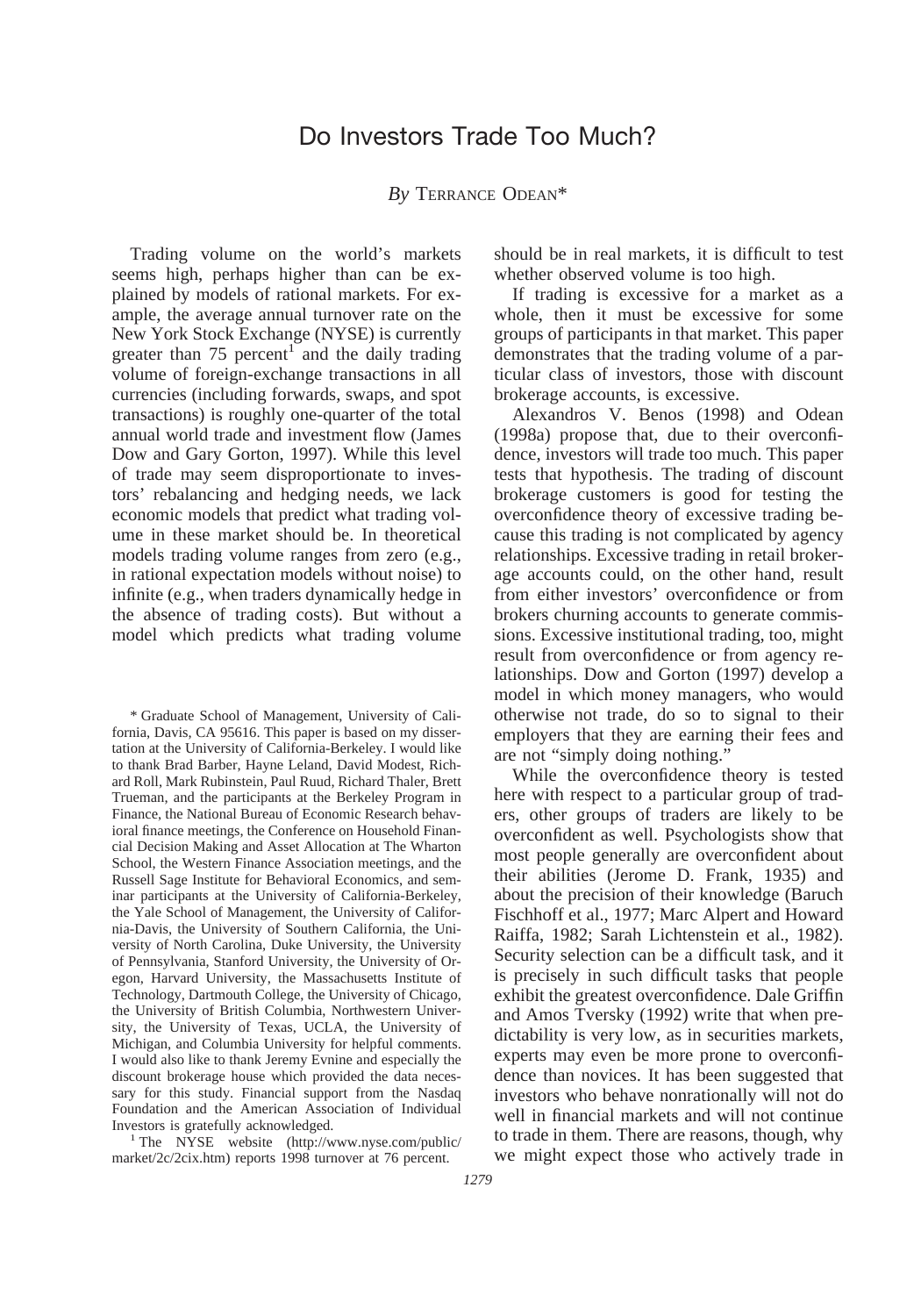financial markets to be more overconfident than the general population. People who are more overconfident in their investment abilities may be more likely to seek jobs as traders or to actively trade on their own account. This would result in a selection bias in favor of overconfidence in the population of investors. Survivorship bias may also favor overconfidence. Traders who have been successful in the past may overestimate the degree to which they were responsible for their own successes—as people do in general (Ellen J. Langer and Jane Roth, 1975; Dale T. Miller and Michael Ross, 1975)—and grow increasingly overconfident. These traders will continue to trade and will control more wealth, while others may leave the market (e.g., lose their jobs or their money). Simon Gervais and Odean (1999) develop a model in which traders take too much credit for their own successes and thereby become overconfident.

Benos (1998) and Odean (1998a) develop models in which overconfident investors trade more and have lower expected utilities than they would if they were fully rational.<sup>2</sup> The more overconfident an investor, the more he trades and the lower his expected utility. Rational investors correctly assess their expected profits from trading. When trading is costly rational investors will not make trades if the expected returns from trading are insufficient to offset costs [e.g., Sanford J. Grossman and Joseph E. Stiglitz (1980) model rational traders who buy investment information only when the gains in expected utility due to the information offset its cost]. Overconfident investors, on the other hand, have unrealistic beliefs about their expected trading profits. They may engage in costly trading, even when their expected trading profits are insufficient to offset the costs of trading, simply because they overestimate the magnitude of expected profits. Benos (1998)

and Odean (1998a) model overconfidence with the assumption that investors overestimate the precision of their information signals. In this framework, at the worst, overconfident investors believe they have useful information when in fact they have no information. These models do not allow for systematic misinterpretation of information. Thus the worst expected outcome for an overconfident investor is to have zero expected gross profits from trading and expected net losses equal to his trading costs.

This paper tests whether the trading profits of discount brokerage customers are sufficient to cover their trading costs. The surprising finding is that not only do the securities that these investors buy not outperform the securities they sell by enough to cover trading costs, but on average the securities they buy underperform those they sell. This is the case even when trading is not apparently motivated by liquidity demands, tax-loss selling, portfolio rebalancing, or a move to lower-risk securities.

While investors' overconfidence in the precision of their information may contribute to this finding, it is not sufficient to explain it. These investors must be systematically misinterpreting information available to them. They do not simply misconstrue the precision of their information, but its very meaning.

The next section of the paper describes the data set. Section II describes the tests of excessive trading and presents results. Section III examines performance patterns of securities prior to purchase or sale. Section IV discusses these patterns and speculates about their causes. Section V concludes.

# **I. The Data**

The data for this study were provided by a nationwide discount brokerage house. Ten thousand customer accounts were randomly selected from all accounts which were active (i.e., had at least one transaction) in 1987. The data are in three files: a trades file, a security number to Committee on Uniform Securities Identification Procedures (CUSIP) number file, and a positions file. The trades file includes the records of all trades made in the 10,000 accounts from January 1987 through December 1993. This file has 162,948 records. Each record is made up of an

<sup>&</sup>lt;sup>2</sup> Other models of overconfident investors include J. Bradford De Long et al. (1991), Albert S. Kyle and F. Albert Wang (1997), Jordi Caballé and József Sákovics (1998), Kent Daniel et al. (1998), and Gervais and Odean (1999), Kyle and Wang (1997) argue that when traders compete for duopoly profits, overconfident traders may reap greater profits. However, this prediction is based on several assumptions that do not apply to individuals trading common stocks.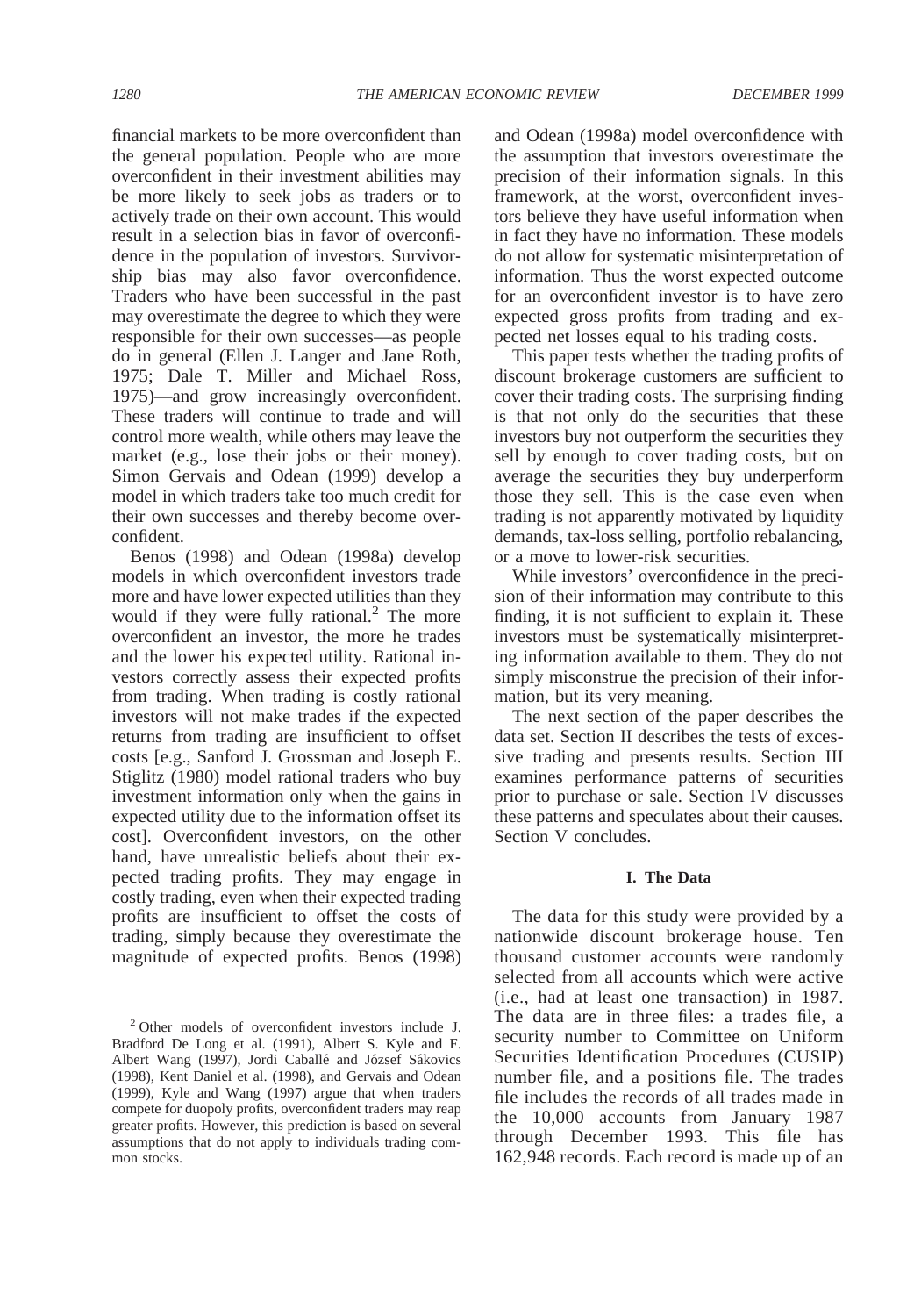account identifier, the trade date, the brokerage house's internal number for the security traded, a buy-sell indicator, the quantity traded, the commission paid, and the principal amount. Multiple buys or sells of the same security, in the same account, on the same day, and at the same price are aggregated. The security number to CUSIP table translates the brokerage house's internal numbers into CUSIP numbers. The positions file contains monthly position information for the 10,000 accounts from January 1988 through December 1993. Each of its 1,258,135 records is made up of the account identifier, the year and month, the internal security number, equity, and quantity. Accounts that were closed between January 1987 and December 1993 are not replaced; thus in the later years of the sample the data set may have some survivorship bias in favor of more successful investors.

There are three data sets similar to this one described in the literature. Gary G. Schlarbaum et al. (1978) and others analyze trading records for 2,500 accounts at a large retail brokerage house for the period January 1964 to December 1970; S. G. Badrinath and Wilbur G. Lewellen (1991) and others analyze a second data set provided by the same retail broker for 3,000 accounts over the period January 1971 to September 1979. The data set studied here differs from these primarily in that it is more recent and comes from a discount broker. By examining discount brokerage records I can rule out the retail broker as an influence on observed trading patterns. Brad M. Barber and Odean (1999a) calculate the returns on common securities in 158,000 accounts. (These accounts are different from those analyzed in this paper, but come from the same discount brokerage.) After subtracting transactions costs and adjusting for risk, these accounts underperform the market. Accounts that trade most actively earn the lowest average net returns. Using the same data, Barber and Odean (1999b) find that men trade more actively than women and thereby reduce their returns more so than do women. For both men and women, they also confirm the principal finding of this paper that, on average, the stocks individual investors buy subsequently underperform those they sell.

This study looks at trades of NYSE, American

Stock Exchange (ASE), and National Association of Securities Dealers Automated Quotation (NASDAQ) securities for which daily return information is available from the 1994 Center for Research in Security Prices (CRSP) NYSE, ASE, and NASDAQ daily returns file. There are 97,483 such trades: 49,948 purchases and 47,535 sales. 62,516,332 shares are traded: 31,495,296 shares, with a market value of \$530,719,264, are purchased and 31,021,036 shares, with a market value of \$579,871,104, are sold. Weighting each trade equally the average commission for a purchase is 2.23 percent and for a sale is 2.76 percent.<sup>3</sup> Average monthly turnover is 6.5 percent.<sup>4</sup> The average size decile of a purchase is 8.65 and of a sale is 8.68, 10 being the decile of the companies with the largest capitalization.

#### **II. Empirical Study**

#### A. *Methodology*

In a market with transaction costs we would expect rational informed traders who trade for the purpose of increasing returns to increase returns, on average, by at least enough to cover transaction costs. That is, over the appropriate horizon, the securities these traders buy will outperform the ones they sell by at least enough to pay the costs of trading. If speculative traders are informed, but overestimate the precision of their information, the securities they buy will, on average, outperform those they sell, but possibly not by enough to cover trading costs. If these traders believe they have information, but actually have none, the securities they buy will, on average, perform about the same as those they sell before factoring in trading costs. Overconfidence in only the precision of unbiased information will not, in and of itself, cause expected trading losses beyond the loss of transactions costs.

If instead of (or in addition to) being overconfident in the precision of their information, investors are overconfident about their ability to interpret information, they may incur average

<sup>3</sup> Weighting each trade by its equity value, the average

commission for a purchase is 0.9 and for a sale is 0.8. <sup>4</sup> I estimate turnover as one-half the average monthly equity value of all trades (purchases and sales) divided by the average equity value of all monthly position statements.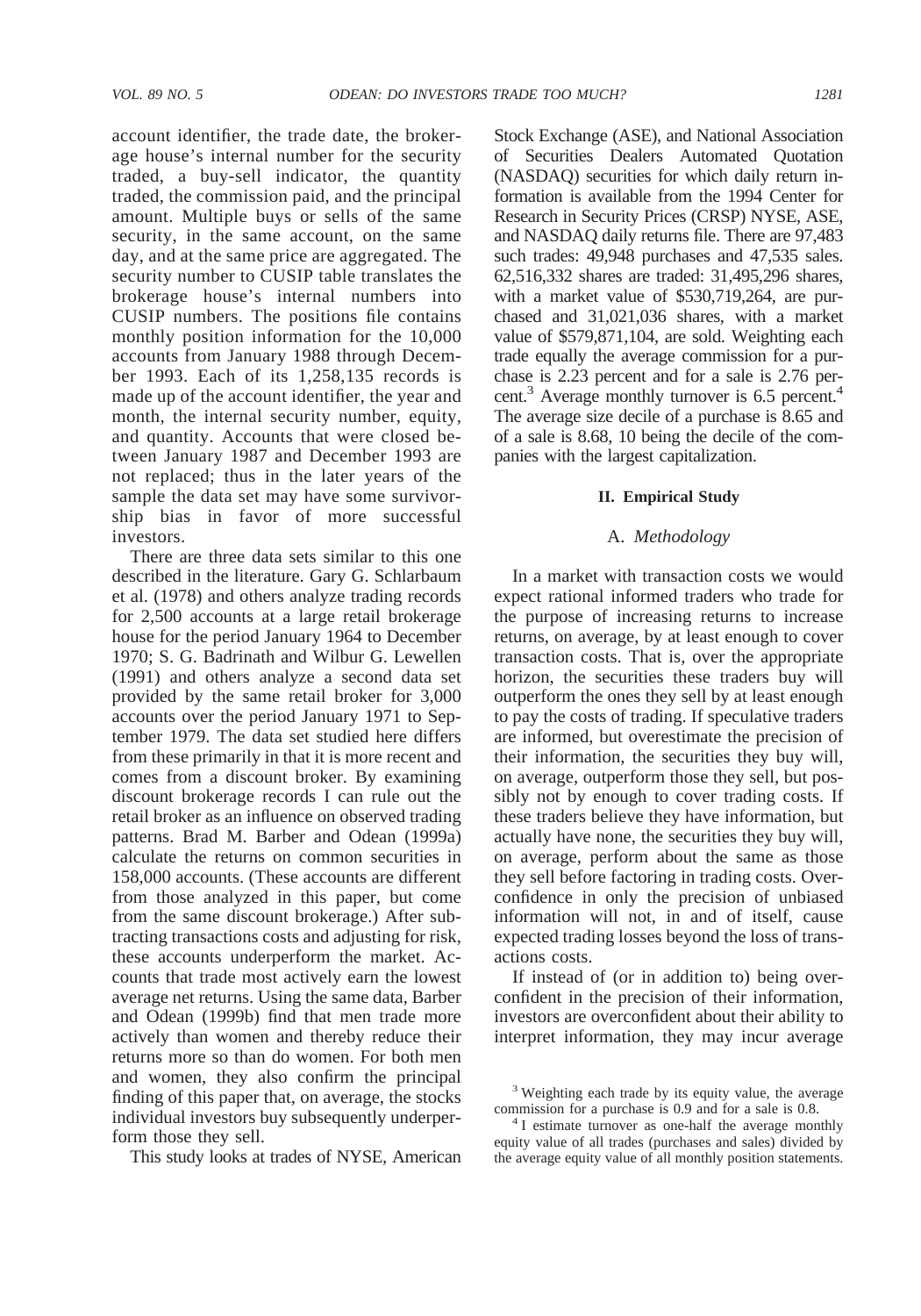trading losses beyond transactions costs. Suppose investors receive useful information but are systematically biased in their interpretation of that information; that is, the investors hold mistaken beliefs about the mean, instead of (or in addition to) the precision of the distribution of their information. If they believe they are correctly interpreting information that they misinterpret, they may choose to buy or sell securities which they would not have otherwise bought or sold. They may even buy securities that, on average and before transaction costs, underperform the ones they sell.

To test for overconfidence in the precision of information, I determine whether the securities investors in this data set buy outperform those they sell by enough to cover the costs of trading. To test for biased interpretation of information, I determine whether the securities they buy underperform those they sell when trading costs are ignored. I look at return horizons of four months (84 trading days), one year (252 trading days), and two years (504 trading days) following a transaction.<sup>5</sup> Returns are calculated from the CRSP daily return files.

To calculate the average return to securities bought (sold) in these accounts over the  $T(T =$ 84, 252, or 504) trading days subsequent to the purchase (sale), I index each purchase (sale) transaction with a subscript  $i, i = 1$  to *N*. Each transaction consists of a security,  $j_i$ , and a date,  $t_i$ . If the same security is bought (sold) in different accounts on the same day, each purchase (sale) is treated as a separate transaction. The average return to the securities bought over the *T* trading days subsequent to the purchase is:

(1) 
$$
R_{P,T} = \frac{\sum_{i=1}^{N} \prod_{\tau=1}^{T} (1 + R_{j_i, t_i + \tau})}{N} - 1,
$$

where  $R_{i,t}$  is the CRSP daily return for security *j* on date *t*. Note that return calculations begin the day after a purchase or a sale so as to avoid incorporating the bid-ask spread into returns.

In this data set, the average commission paid when a security is purchased is 2.23 percent of the purchase price. The average commission on a sale is 2.76 percent of the sale price. Thus if one security is sold and the sale proceeds are used to buy another security the total commissions for the sale and purchase average about 5 percent. To get a rough idea of the effective bid-ask spread I calculate at the average difference between the price at which a security is purchased and its closing price on the day of the purchase and calculate the average difference between the closing price on the day of the sale and the selling price. These are 0.09 percent and 0.85 percent, respectively. I add these together to obtain 0.094 percent as an estimate of the average effective spread for these investors.<sup>6</sup> Thus the average total cost of a round-trip trade is about 5.9 percent. An investor who sells securities and buys others because he expects the securities he is buying to outperform the ones he is selling will have to realize, on average and weighting trades equally, a return nearly 6 percent higher on the security he buys just to cover trading costs.

The first hypothesis tested here is that, over horizons of four months, one year, and two years, the average returns to securities bought minus the average returns to securities sold are less than the average round-trip trading costs of 5.9 percent. This is what we expect if investors are sufficiently overconfident about the precision of their information. The null hypothesis (N1) is that this difference in returns is greater than or equal to 5.9 percent. The null is consistent with rationality. The second hypothesis is that over these same horizons the average returns to securities bought are less than those to securities sold, ignoring trading costs. This hypothesis implies that investors must actually misinterpret useful information. The null hypothesis (N2) is that average returns to securities bought are greater than or equal to those

<sup>&</sup>lt;sup>5</sup> Investment horizons will vary among investors and sold. investments. Shlomo Benartzi and Richard H. Thaler (1995) have estimated the average investor's investment horizon to be one year and, during this period, NYSE securities turned over about once every two years. At the time of this analysis, CRSP data was available through 1994. For this reason two-year subsequent returns are not calculated for transactions dates in 1993.

<sup>6</sup> Barber and Odean (1999a) estimate the bid-ask spread of 1.00 percent for individual investors from 1991 to 1996. Mark M. Carhart (1997) estimates trading costs of 0.21 percent for purchases and 0.63 percent for sales made by open-end mutual funds from 1966 to 1993.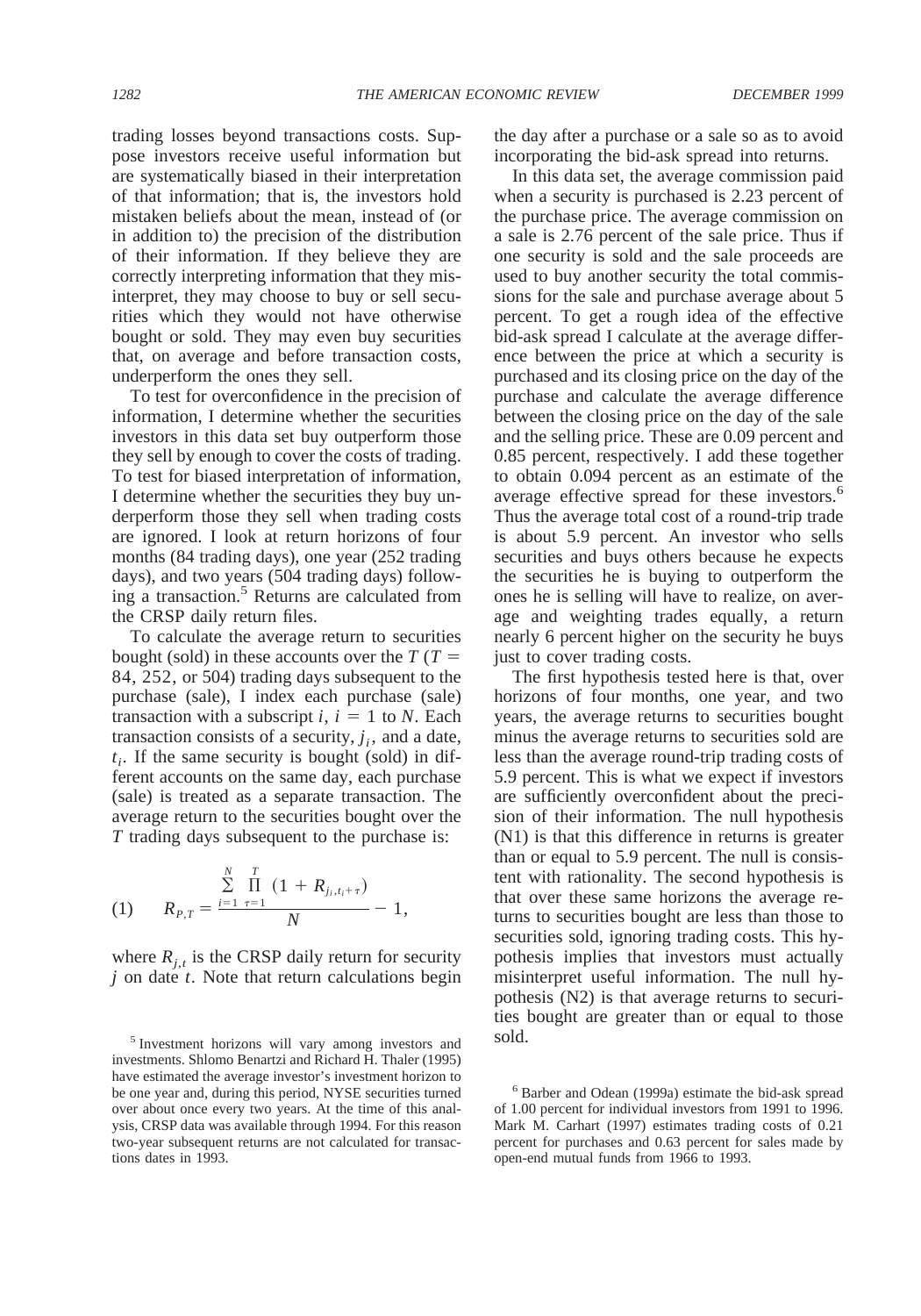### B. *Significance Testing*

The study compares the average return to purchased securities subsequent to their purchase and the average return to sold securities subsequent to their sale. These returns are averaged over the trading histories of individual investors and across investors. Many individual securities are bought or sold on more than one date and may even be bought or sold by different investors on the same date. Suppose, for example, that one investor purchases a particular stock and that a month later another investor purchases the same stock. The returns earned by this stock over four-month periods subsequent to each of these purchases are not independent because the periods overlap for three months. Because returns to individual stocks during overlapping periods are not independent, statistical tests which require independence cannot be employed here. Instead statistical significance is estimated by bootstrapping an empirical distribution for differences in returns to purchased and sold securities. This empirical distribution is generated under the assumption that subsequent returns to securities bought and securities sold are drawn from the same underlying distribution. The methodology is similar to that of William Brock et al. (1992) and David L. Ikenberry et al. (1995). Barber et al. (1999) test the acceptance and rejection rates for this methodology and find that it performs well in random samples. For each security in the sample for which CRSP return data are available a replacement security is drawn, with replacement, from the set of all CRSP securities of the same size decile and same bookto-market quintile as the original security. Using the replacement securities together with the original observation dates, average returns are calculated for the 84, 252, and 502 trading days following dates on which sales or purchases were observed. For example, suppose that in the original data set security A is sold on October 14, 1987, and August 8, 1989, and is bought on April 12, 1992. If security B is drawn as security A's replacement, then in calculating the average return to replacement securities sold, returns to security B following October 14, 1987, and August 8, 1989, will be computed; and in calculating the average return to replacement securities bought, returns to security B following April 12, 1992, will be computed. Replacements are drawn for each security and then average returns subsequent to dates on which the original securities were purchased and were sold are calculated for the replacement securities. These averages and their differences constitute one observation from the empirical distribution. One thousand such observations are made. The null hypothesis (N2) that the securities investors buy outperform (or equally perform) those they sell is rejected at the  $\alpha$  percent level if the average subsequent return of purchases minus that of sales in the actual data is less than the  $\alpha$  percentile average return of purchases minus that of sales in the empirical distribution. The null hypothesis (N1) that the securities investors buy outperform (or equally perform) those they sell by at least 5.9 percent (the cost of trading) is rejected at the  $\alpha$  percent level if the average subsequent return of purchases minus that of sales minus 5.9 percent in the data set is less than the  $\alpha$  percentile average return of purchases minus that of sales in the empirical distribution.

This test tries to answer the following question: Suppose that instead of buying and selling the securities they did buy and sell, these investors had randomly chosen securities of similar size and book-to-market ratios to buy and sell; if each security actually traded were replaced, for all of its transactions, by the randomly selected security, how likely is it that, for the randomly selected replacement securities, the returns subsequent to purchases would underperform returns subsequent to sales by as much as is observed in the data?

## C. *Results*

Table 1 presents the principal results in this paper. Panel A reports results for all purchases and all sales of securities in the database. Panels B–F give results for various partitions of the data.7 The most striking result in Table 1 is that

 $7$  The empirical distributions used for significance testing for various partitions of the data were derived simultaneously.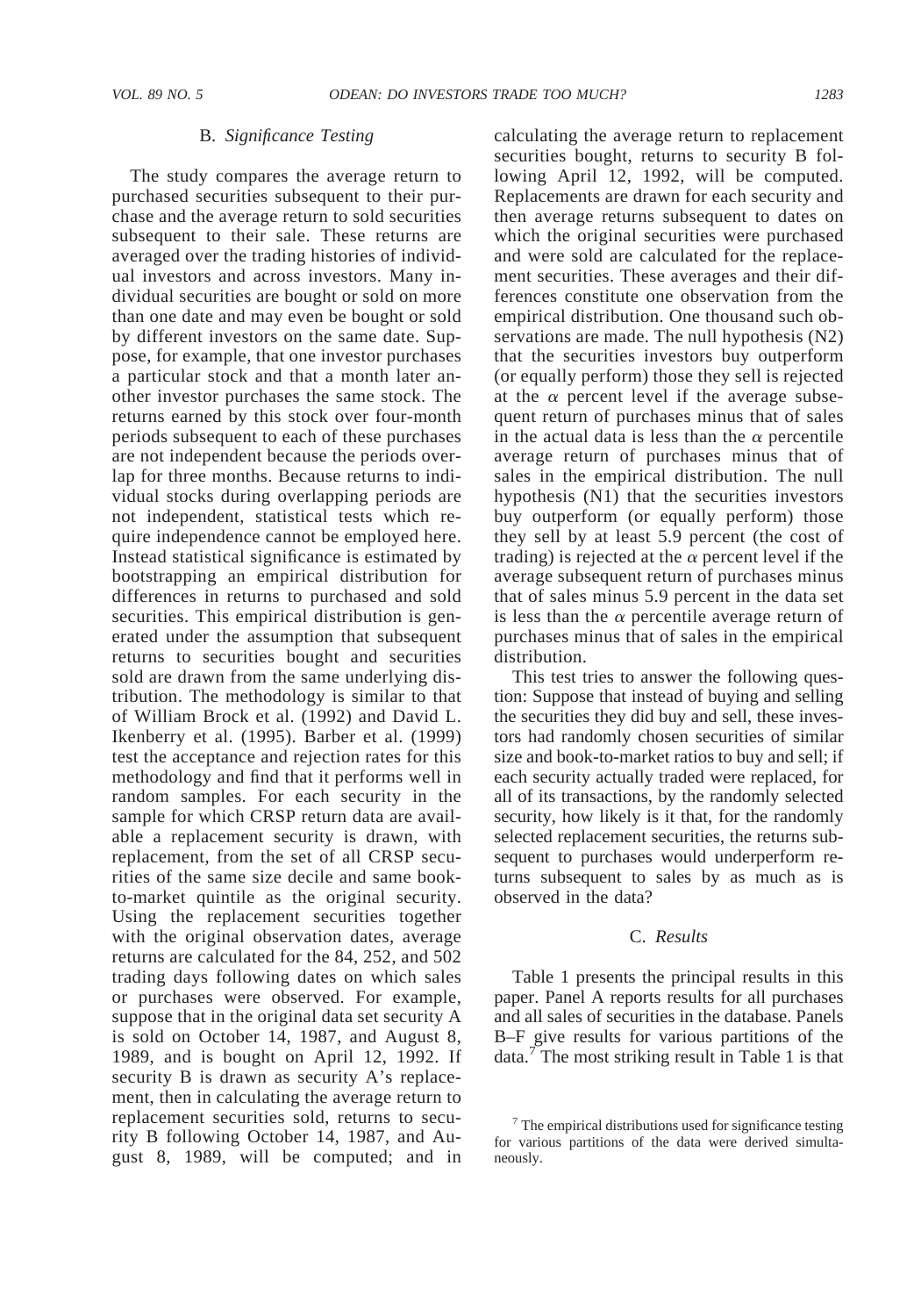TABLE 1—AVERAGE RETURNS FOLLOWING PURCHASES AND SALES

| Panel A: All Transactions |                  |            |             |             |
|---------------------------|------------------|------------|-------------|-------------|
|                           | $\boldsymbol{n}$ | 84 trading | 252 trading | 504 trading |
|                           |                  | days later | days later  | days later  |
| Purchases                 | 49,948           | 1.83       | 5.69        | $-24.00$    |
| Sales                     | 47.535           | 3.19       | 9.00        | 27.32       |
| Difference                |                  | $-1.36$    | $-3.31$     | $-3.32$     |
| N1                        |                  | (0.001)    | (0.001)     | (0.001)     |
| N <sub>2</sub>            |                  | (0.001)    | (0.001)     | (0.002)     |

Panel B: Purchases Within Three Weeks of Sales—Sales for Profit and of Total Position—Size Decile of Purchase Less Than or Equal to Size Decile of Sale

|                | Than of Equal to Size Decile of Sale |            |             |             |
|----------------|--------------------------------------|------------|-------------|-------------|
|                | n                                    | 84 trading | 252 trading | 504 trading |
|                |                                      | days later | days later  | days later  |
| Purchases      | 7.503                                | 0.11       | 5.45        | 22.31       |
| Sales          | 5.331                                | 2.62       | 11.27       | 31.22       |
| Difference     |                                      | $-2.51$    | $-5.82$     | $-8.91$     |
| N1             |                                      | (0.001)    | (0.001)     | (0.001)     |
| N <sub>2</sub> |                                      | (0.002)    | (0.003)     | (0.019)     |
|                |                                      |            |             |             |

|                |        |            | Panel C: The 10 Percent of Investors Who Trade the Most |             |
|----------------|--------|------------|---------------------------------------------------------|-------------|
|                | n      | 84 trading | 252 trading                                             | 504 trading |
|                |        | days later | days later                                              | days later  |
| Purchases      | 29,078 | 2.13       | 7.07                                                    | 25.28       |
| Sales          | 26,732 | 3.04       | 9.76                                                    | 28.78       |
| Difference     |        | $-0.91$    | $-2.69$                                                 | $-3.50$     |
| N1             |        | (0.001)    | (0.001)                                                 | (0.001)     |
| N <sub>2</sub> |        | (0.001)    | (0.001)                                                 | (0.010)     |

Panel D: The 90 Percent of Investors Who Trade the Least

| 252 trading<br>84 trading<br>$\boldsymbol{n}$<br>days later<br>days later<br>1.43<br>3.73<br>Purchases<br>20,870<br>20,803<br>8.01<br>Sales<br>3.39<br><b>Difference</b><br>$-1.96$<br>$-4.28$<br>(0.001)<br>N1<br>(0.001)<br>(0.001)<br>(0.001)<br>N <sub>2</sub> | 504 trading<br>days later<br>22.18<br>25.44<br>$-3.26$<br>(0.001)<br>(0.001) |  |  |  |  |
|--------------------------------------------------------------------------------------------------------------------------------------------------------------------------------------------------------------------------------------------------------------------|------------------------------------------------------------------------------|--|--|--|--|
| Panel E: 1987–1989                                                                                                                                                                                                                                                 |                                                                              |  |  |  |  |
| 84 trading<br>252 trading<br>$\boldsymbol{n}$<br>days later<br>days later                                                                                                                                                                                          | 504 trading<br>days later                                                    |  |  |  |  |
| 0.05<br>1.47<br>Purchases<br>25,256                                                                                                                                                                                                                                | 20.44                                                                        |  |  |  |  |
| 26,732<br>1.70<br>4.88<br>Sales                                                                                                                                                                                                                                    | 22.95                                                                        |  |  |  |  |
| Difference<br>$-3.41$<br>$-1.65$                                                                                                                                                                                                                                   | $-2.51$                                                                      |  |  |  |  |
| N1<br>(0.001)<br>(0.001)                                                                                                                                                                                                                                           | (0.001)                                                                      |  |  |  |  |
| (0.001)<br>N <sub>2</sub><br>(0.001)                                                                                                                                                                                                                               | (0.006)                                                                      |  |  |  |  |
| Panel F: 1990-1993                                                                                                                                                                                                                                                 |                                                                              |  |  |  |  |
| 84 trading<br>252 trading<br>$\boldsymbol{n}$<br>days later<br>days later                                                                                                                                                                                          | 504 trading<br>days later                                                    |  |  |  |  |
| 4.67<br>12.29<br>Purchases<br>29,078                                                                                                                                                                                                                               | 32.04                                                                        |  |  |  |  |
| 26,732<br>Sales<br>5.93<br>16.44                                                                                                                                                                                                                                   | 38.89                                                                        |  |  |  |  |
| Difference<br>$-1.26$<br>$-4.15$                                                                                                                                                                                                                                   | $-6.85$                                                                      |  |  |  |  |
| (0.001)<br>(0.001)<br>N1                                                                                                                                                                                                                                           | (0.001)                                                                      |  |  |  |  |
| (0.004)<br>N <sub>2</sub><br>(0.001)                                                                                                                                                                                                                               | (0.005)                                                                      |  |  |  |  |

*Notes:* Average percent returns are calculated for the 84, 252, and 504 trading days following purchases and following sales in the data set trades file. Using a bootstrapped empirical distribution for the difference in returns following buys and following sells, the null hypotheses N1 and N2 can be rejected with *p*-values given in parentheses. N1 is the null hypothesis that the average returns to securities subsequent to their purchase is at least 5.9 percent greater than the average returns to securities subsequent to their sale. N2 is the null hypothesis that the average returns to securities subsequent to their purchase is greater than or equal to the average returns to securities subsequent to their sale.

for all three follow-up periods and for all partitions of the data the average subsequent return to securities bought is less than that to securities sold. Not only do the investors pay transactions costs to switch securities, but the securities they buy underperform the ones they sell. For example, for the entire sample over a one-year horizon the average return to a purchased security is 3.3 percent lower than the average return to a security sold.

The rows labeled N1 give significance levels for rejecting the null hypothesis that the expected returns to securities purchased are 5.9 percent (the average cost of a round-trip trade) or more greater than the expected returns to securities sold. Statistical significance is determined from the empirical distributions described above; *p*-values are given in parentheses. For the unpartitioned data (Panel A) N1 can be rejected at all three horizons with  $p \leq$ 0.001. The rows labeled N2 report significance levels for rejecting the second null hypothesis (N2) that the expected returns to securities purchased are greater than or equal to those of securities sold (ignoring transactions costs). For the unpartitioned data (Panel A) N2 can be rejected at horizons of 84 and 252 trading days with  $p < 0.001$  and at 504 trading days with  $p < 0.002$ .

These investors are not making profitable trades. Of course investors trade for reasons other than to increase profit. They trade to meet liquidity demands. They trade to move to more, or to less, risky investments. They trade to realize tax losses. And they trade to rebalance. For example, if one security in his portfolio appreciates considerably, an investor may sell part of his holding in that security and buy others to rebalance his portfolio. Panel B examines trades for which these alternative motivations to trade have been largely eliminated. This panel examines only sales and purchases where a purchase is made within three weeks of a sale; such transactions are unlikely to be liquidity motivated since investors who need cash for three weeks or less can borrow more cheaply (e.g., using credit cards) than the cost of selling and later buying securities. All of the sales in this panel are for a profit; so these securities are not sold in order to realize tax losses (and they are not short sales). These sales are of an investor's complete holding in the security sold; so most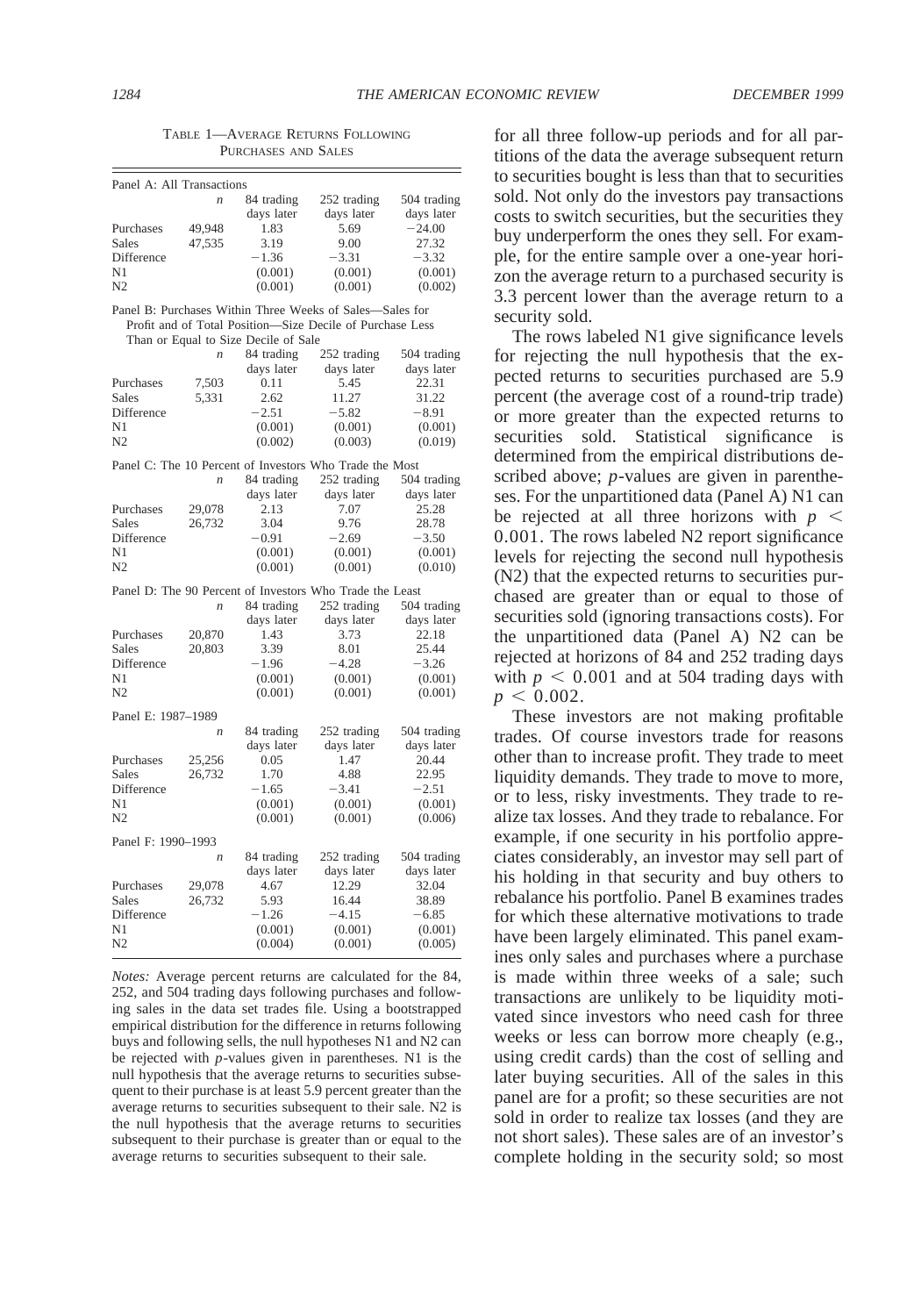of these sales are not motivated by a desire to rebalance the holdings of an appreciated security.8 Also this panel examines only sales and purchases where the purchased security is from the same size decile as the security sold or from a smaller size decile (CRSP size deciles for the year of the transaction); since size has been shown to be highly correlated with risk, this restriction is intended to eliminate most instances where an investor intentionally buys a security of lower expected return than the one he sells because he is hoping to reduce his risk.

We see in Panel B that when all of these alternative motivations for trading are (at least partially) eliminated, investors actually perform worse over all three evaluation periods; over a one-year horizon the securities these investors sell underperform those they buy by more than 5 percent. Sample size is, however, greatly reduced and statistical significance slightly lower. Both null hypotheses can still be rejected.

In Panels C–F the data set is partitioned to test the robustness of these results. Panel C examines the trades made by the 10 percent of the investors in the sample who make the greatest number of trades. Panel D is for trades made by the 90 percent of investors who trade least. The securities frequent traders buy underperform those they sell by a bit less than is the case for the investors who trade least. It may be that the frequent traders are better at security picking. Or it may be that because they hold securities for shorter periods, the average returns in periods following purchases and sales are more alike. If, for example, an investor buys a security and sells it ten trading days later, the 84 trading-day period following the purchase will overlap the 84-trading-day period following the sale on 74 trading days. Thus the returns for the two 84-day periods are likely to be more alike than they would be if there were no overlap. Panel E examines trades made during 1987–

1989 and Panel F those made during 1990– 1993. For panels C, D, E, and F, we can reject both of the null hypotheses at all three horizons.

## D. *Calendar-Time Portfolios*

To establish the robustness of the statistical results presented above, I calculate three measures of performance that analyze the returns on calendar-time portfolios of securities purchased and sold in this data set. The calendar-time portfolio method eliminates the problem of cross-sectional dependence among sample firms, since the returns on sample firms are aggregated into two portfolio returns.<sup>9</sup> These intercept tests test whether the difference in the average subsequent returns to securities purchased and to securities sold in the data set is significantly different than zero. Transactions costs are ignored. Thus the null hypothesis tested here is N2, whether average returns to securities bought are greater than or equal to those sold even before subtracting transactions costs.

I calculate calendar-time returns for securities purchased as follows. For each calendar month *t*, I calculate the return on a portfolio with one position in a security for each occurrence of a purchase of that security by any investor in the data set during the "portfolio formation period" (of 4, 12, or 24 months) preceding the calendar month *t*. A security may have been purchased on several occasions during the portfolio formation period. If so, each purchase generates a separate position in the portfolio. Each position is weighed equally. Similarly I form and calculate returns for a portfolio based on sales.

The first performance measure I calculate is simply the average monthly calendar-time return on the "Buy" portfolio minus that on the "Sell" portfolio. Results for portfolio formation periods of 4, 12, and 24 months are reported in Table 2, Panel A. For all three periods the monthly returns on this "long-short" portfolio are reliably negative.

Second, I employ the theoretical framework of the Capital Asset Pricing Model and estimate

<sup>&</sup>lt;sup>8</sup> The profitability of a sale and whether that sale is of a complete position are determined by reconstructing an investor's portfolio from past trades. Exactly how this is done is described in Odean (1998b). It is possible that there are some cases where it appears that an investor's entire position has been sold, but the investor continues to hold shares of that security acquired before 1987. It is also possible that the investor continues to hold this security in a different account.

<sup>&</sup>lt;sup>9</sup> This discussion of calendar-time portfolio methods draws heavily on Barber et al's. (1999) discussion and analysis of these methods.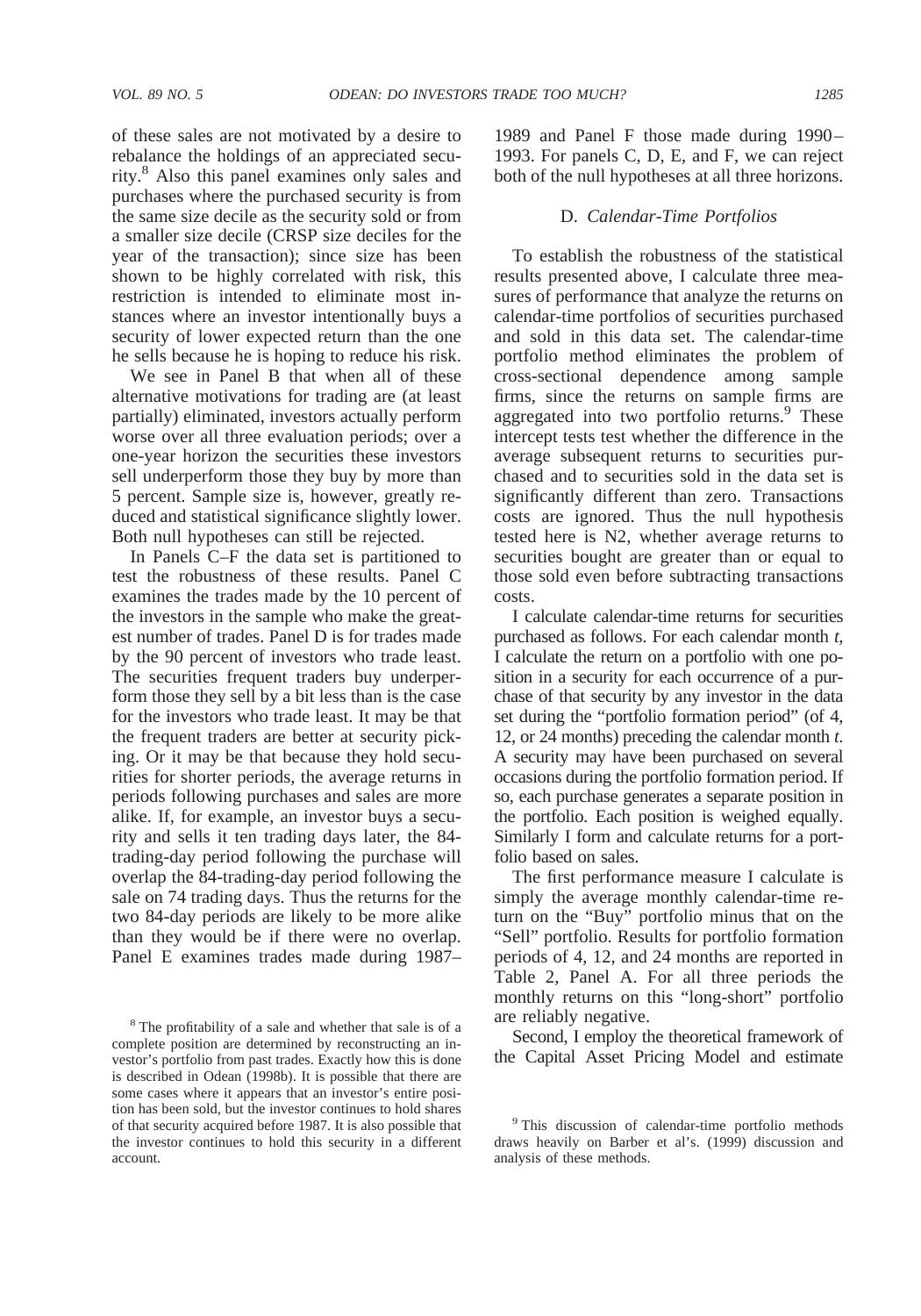| Formation<br>period                         | $\overline{4}$<br>months | 12<br>months | 24<br>months |  |  |
|---------------------------------------------|--------------------------|--------------|--------------|--|--|
| Panel A: Raw Returns                        |                          |              |              |  |  |
| Return                                      | $-0.293***$              | $-0.225***$  | $-0.137**$   |  |  |
|                                             | (0.081)                  | (0.071)      | (0.067)      |  |  |
|                                             | Panel B: CAPM Intercept  |              |              |  |  |
| Excess return                               | $-0.311***$              | $-0.234***$  | $-0.152**$   |  |  |
|                                             | (0.080)                  | (0.073)      | (0.068)      |  |  |
| <b>B</b> eta                                | $0.036**$                | $-0.012$     | 0.020        |  |  |
|                                             | (0.018)                  | (0.020)      | (0.018)      |  |  |
| Panel C: Fama-French Three-Factor Intercept |                          |              |              |  |  |
| Excess return                               | $-0.249***$              | $-0.207***$  | $-0.136**$   |  |  |
|                                             | (0.075)                  | (0.070)      | (0.065)      |  |  |
| <b>B</b> eta                                | $-0.001$                 | $-0.007$     | 0.008        |  |  |
|                                             | (0.019)                  | (0.020)      | (0.019)      |  |  |
| Size coefficient                            | 0.031                    | $0.075***$   | $0.068***$   |  |  |
|                                             | (0.028)                  | (0.026)      | (0.024)      |  |  |
| HML coefficient                             | $-0.138***$              | $-0.051$     | $-0.025$     |  |  |
|                                             | (0.035)                  | (0.032)      | (0.029)      |  |  |

TABLE 2—MONTHLY ABNORMAL RETURNS FOR CALENDAR-TIME PORTFOLIOS

*Notes:* Raw returns (Panel A) are  $R_{Bt} - R_{St}$ , where  $R_{Bt}$  is the percent return in month *t* on a equally weighted portfolio with one position in a security for each occurrence of a purchase of that security by any investor in the data set in the 4, 12, or 24 months (the formation period) preceding month *t* and  $R_{St}$  is the percent return in month *t* on a equally weighted portfolio with one position in a security for each occurrence of a sale of that security by any investor in the data set in the 4, 12, or 24 months preceding month *t*. The CAPM intercept is estimated from a time-series regression of  $R_{Bt} - R_{St}$  on the market excess return  $R_{mt} - R_{rf}$ . The Fama-French three-factor intercept is estimated from a time-series regressions of  $R_{Bt} - \hat{R}_{St}$  on the market excess return, a zero-investment size portfolio (*SMB<sub>t</sub>*), and a zeroinvestment book-to-market portfolio ( $HML<sub>t</sub>$ ). Standard errors are in parentheses.

\*\*\*,\*\*Significant at the 1- and 5-percent level, respectively. The null hypothesis for beta (the coefficient estimate on the market excess return) is  $H_0$ :  $\beta = 1$ .

Jensen's alpha (Michael C. Jensen, 1969) by regressing the monthly return of the buy-minus-sell portfolio on the market excess return. That is, I estimate:

$$
(2) \quad R_{Bpt} - R_{Spt} = \alpha_p + \beta_p (R_{mt} - R_{ft}) + \epsilon_{pt}
$$

where:

- $R_{Bnt}$  = the monthly return on the calendartime portfolio based on purchases;
- $R_{Spt}$  = the monthly return on the calendartime portfolio based on sales;
- $R_{Mt}$  = the monthly return on a valueweighted market index;
- $R_f$  = the monthly return on T-bills;<sup>10</sup>
- $\beta_p$  = the market beta; and
- $\epsilon_{nt}$  = the regression error term.

The subscript *p* denotes the parameter estimates and error terms for the regression of returns for calendar-time portfolios with a *p* month formation period. Results from these regressions are reported in Table 2, Panel B. Excess return estimates  $(\alpha)$  are reliably negative for all three portfolio formation periods (4, 12, and 24 months).

Third, I employ an intercept test using the three-factor model developed by Eugene F. Fama and Kenneth R. French (1993). I estimate the following monthly time-series regression:

(3) 
$$
R_{Bpt} - R_{Spt} = \alpha_p + \beta_p (R_{mt} - R_{ft})
$$

$$
+ z_p SMB_t + h_p HML_t + \epsilon_{pt}
$$

where  $SMB_t$  is the return on a value-weighted portfolio of small stocks minus the return on a value-weighted portfolio of big stocks and  $HML<sub>t</sub>$  is the return on a value-weighted portfolio of high book-to-market stocks minus the return on a value-weighted portfolio of low book-to-market stocks.<sup>11</sup>

Fama and French (1993) argue that the risk of common stock investments can be parsimoniously summarized as risk related to the market, firm size, and a firm's book-to-market ratio. I measure these three risk exposures using the coefficient estimates on the market excess return  $R_{mt}$  –  $R_{ft}$ , the size zero-investment portfolio  $(SMB_t)$ , and the book-to-market zero-investment portfolio  $(HML<sub>t</sub>)$  from the three-factor regressions. Portfolios with aboveaverage market risk have betas greater than one,  $\beta_P > 1$ . Portfolios with a tilt toward large (growth) stocks relative to a value-weighted market index have size (book-to-market) coefficients less than zero,  $z_P < 0$  ( $h_P < 0$ ).

The regression yields parameter estimates of  $\alpha$ ,  $\beta$ , *z*, and *h*. The error term in the regression is denoted by  $\epsilon_t$ . The estimate of

<sup>10</sup> The return on T-bills is from *Stocks, Bonds, Bills, and Inflation: 1997 Yearbook* (Ibbotson Associates, 1997).<br><sup>11</sup> The construction of these factors is described in Fama

and French (1993). I thank Kenneth French for providing these data.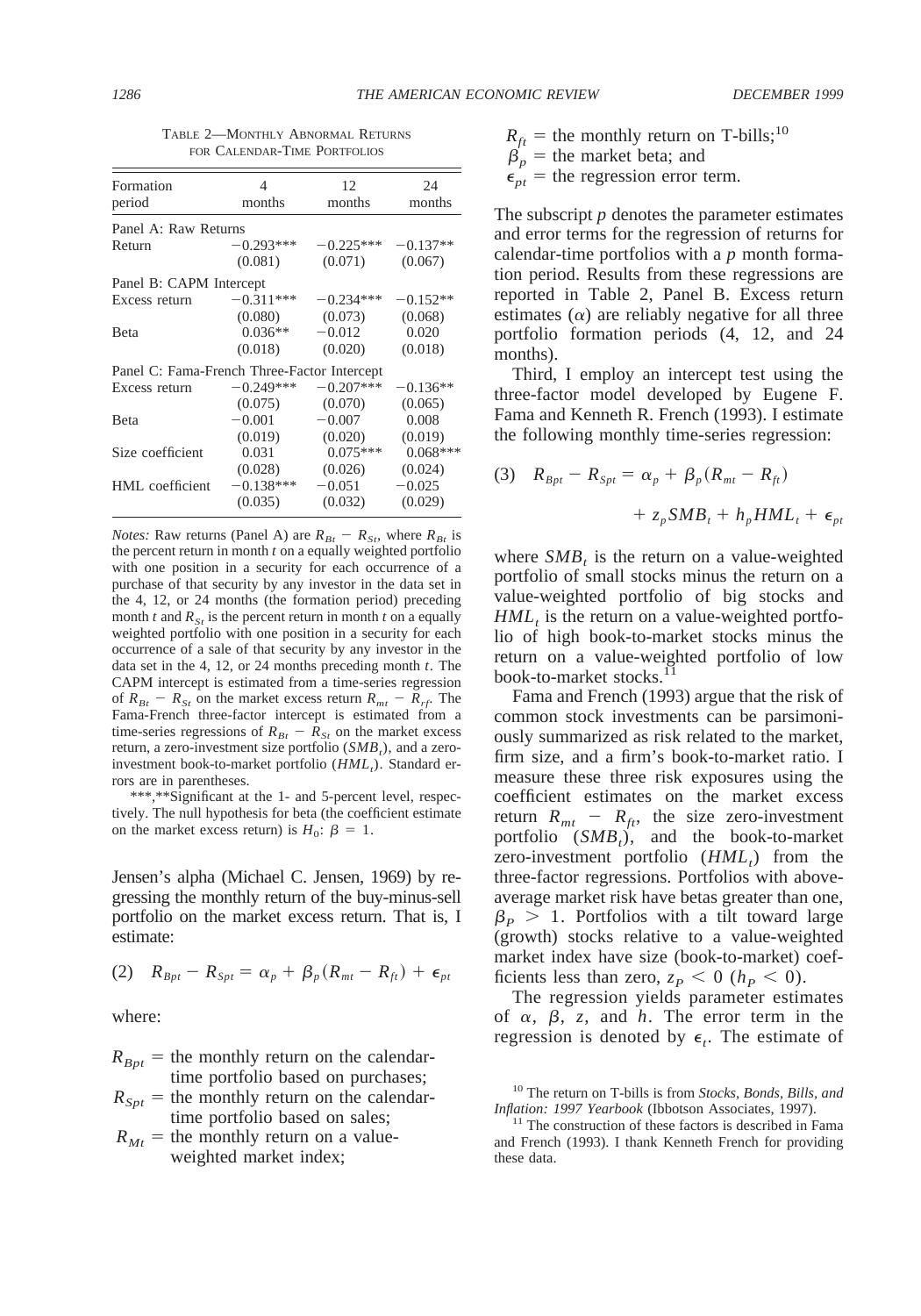the intercept term  $(\alpha)$  provides a test of the null hypothesis that the difference in the mean monthly excess returns of the "buy" and "sell" calendar-time portfolios is zero.<sup>12</sup> As reported in Table 2, Panel C, excess returns for this model are reliably negative for all three portfolio formation periods (4, 12, and 24 months). There is some evidence that, compared to the stocks they sell, these investors tend to buy smaller, growth stocks. After adjusting for size and book-to-market effects, there is no evidence of systematic differences in the market risk  $(\beta)$  of the stocks they buy and sell.

#### E. *Security Selection vs. Market Timing*

The posttransaction returns of the stocks these investors purchase are lower than those they sell. This underperformance could be due to poor choices of which stocks to buy and sell or poor choices of when, in general, to buy stocks and when to sell them. That is, the underperformance may be caused by inferior security selection or inferior market timing (or both).

To test whether the underperformance is due to poor security selection, I repeat the analysis of Section II, subsection B, using market-adjusted returns rather than raw returns. From each return subsequent to a purchase or a sale, I subtract the return on the CRSP value-weighted index for the same period. This adjustment removes the effect that market timing might have on performance. Results for all investors during the entire sample period are reported in Table 3. The differences in the market-adjusted returns subsequent to purchases and sales are reliably negative at all three horizons (4, 12, and 24 months) and are similar to the difference in raw returns subsequent to purchases and sales reported in Table 1, Panel A. For example, over the following 12 months, marketadjusted returns to purchases are 3.2 percent less than market-adjusted returns to sales,

TABLE 3—AVERAGE MARKET-ADJUSTED RETURNS FOLLOWING PURCHASES AND SALES

|                                                                             | n                | 84<br>trading<br>days<br>later                   | 252<br>trading<br>days<br>later                  | 504<br>trading<br>days<br>later                  |
|-----------------------------------------------------------------------------|------------------|--------------------------------------------------|--------------------------------------------------|--------------------------------------------------|
| Purchases<br><b>Sales</b><br>Difference<br>N <sub>1</sub><br>N <sub>2</sub> | 49.948<br>47,535 | $-1.33$<br>0.12<br>$-1.45$<br>(0.001)<br>(0.001) | $-2.68$<br>0.54<br>$-3.22$<br>(0.001)<br>(0.001) | $-0.68$<br>2.89<br>$-3.57$<br>(0.001)<br>(0.002) |

*Notes:* Average percent returns in excess of the CRSP value-weighted index are calculated for the 84, 252, and 504 trading days following purchases and following sales in the data set trades file. Using a bootstarpped empirical distribution for the difference in market-adjusted returns following buys and following sells, the null hypotheses N1 and N2 can be rejected with *p*-values given in parentheses. N1 is the null hypothesis that the average market-adjusted returns to securities subsequent to their purchase is at least 5.9 percent greater than the average market-adjusted returns to securities subsequent to their sale. N2 is the null hypothesis that the average market-adjusted returns to securities subsequent to their purchase is greater than or equal to the average market-adjusted returns to securities subsequent to their sale. This table reports results for all investors over the entire sample period.

while raw returns to purchases are 3.3 percent less than raw returns to sales. This supports the hypothesis that these investors make poor choices of which stocks to buy and which to sell.

To test whether these investors exhibit an ability to time their entry and exit from the market, I examine whether their entry or exit from the market in one month predicts the next month's market return. I first calculate monthly order imbalance as the dollar value of all purchases in a month divided by the dollar value of all purchases and all sales in that month. I then regress the current month's return of the CRSP value-weighted index on the previous month's order imbalance:

(4) 
$$
R_{mt} = a + b \left( \frac{B u y s_{t-1}}{B u y s_{t-1} + S e l l s_{t-1}} \right) + e_t.
$$

The coefficient estimate (*b*) for order imbalance is statistically insignificant ( $t = -0.4$ ,  $R^2 =$ 0.0). This suggests that poor market timing does not make an important contribution to the subsequent underperformance of the stocks these investors buy relative to those they sell.

 $12$  The error term in this regression may be heteroskedastic, since the number of securities in the calendar-time portfolio varies from month to month. Barber et al. (1999) find that this heteroskedasticity does not significantly affect the specification of the intercept test in random samples.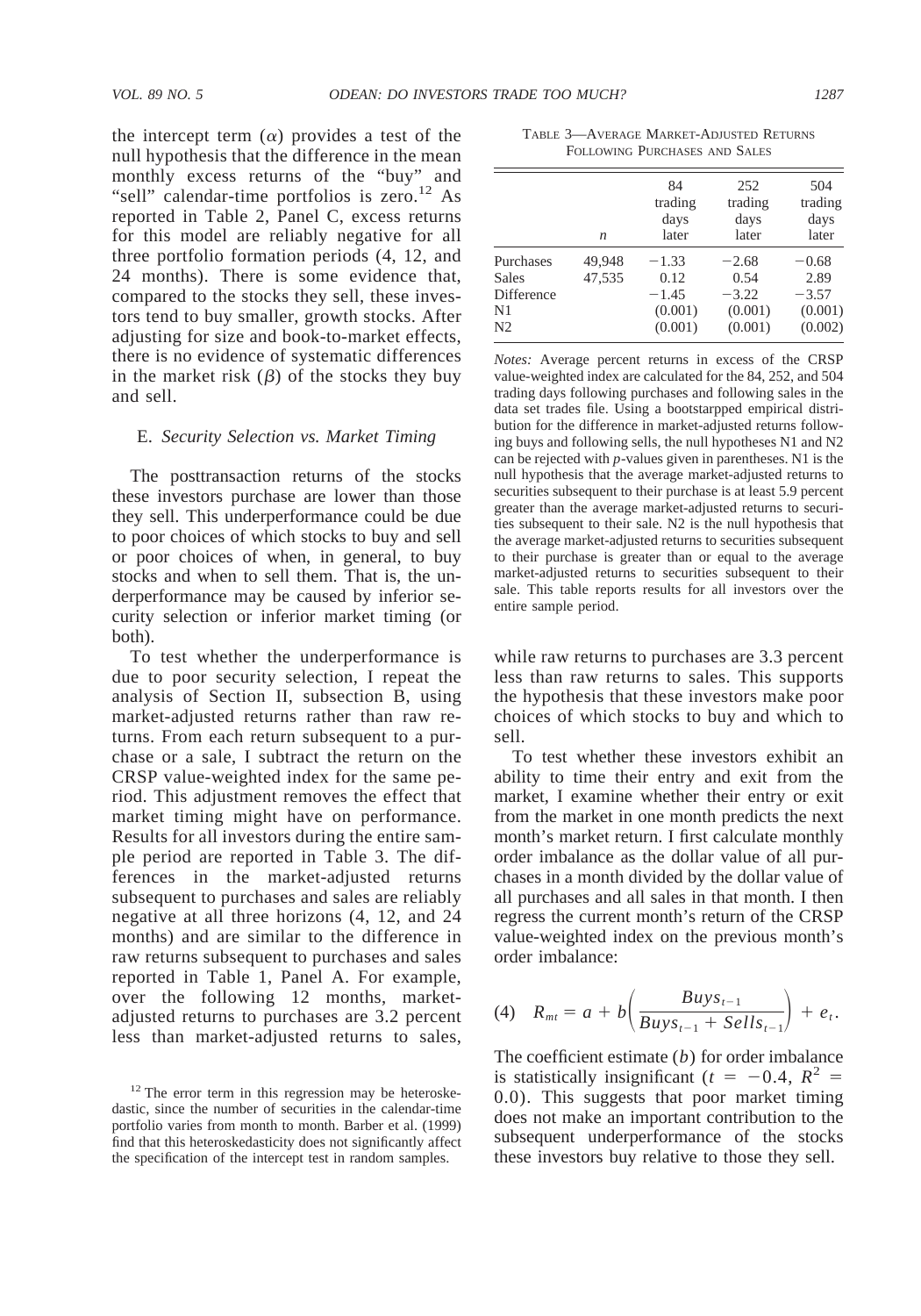

FIGURE 1. AVERAGE RETURNS IN EXCESS OF THE CRSP VALUE-WEIGHTED INDEX FOR ALL SECURITIES BOUGHT AND SOLD *Note:* 46,830 bought; 44,265 sold.

# **III. Returns Patterns Before and After Transactions**

The securities the investors in this data set buy underperform those they sell. When the investors are most likely to be trading solely to improve performance (Table 1, Panel B), performance gets worse. It appears that these investors have access to information with some predictive content, but they are misinterpreting this information. It is possible that they are misinterpreting a wide variety of information, such as accounting data, technical indicators, and personal knowledge about an company or industry. A simpler explanation is that many of them are misinterpreting the same information. One information set readily available to most investors is recent historical returns.

This section describes return patterns to securities before and after they are purchased and sold by individual investors.

Figures 1 and 2 graph average marketadjusted returns in excess of the CRSP valueweighted index for sales and purchases of securities in the database from two years (504 trading days) before the transaction until two years after it.<sup>13</sup> If such graphs were made for all purchases and sales in the entire market, the

<sup>13</sup> The average market-adjusted return for a set of *N* transactions for a period of *T* trading days following each transaction is calculated as:

$$
R_{P,T} = \frac{\sum_{i=1}^{N} \left( \prod_{\tau=1}^{T} (1 + R_{j_{i}, t_{i}+\tau}) - \prod_{\tau=1}^{T} (1 + R_{M,t_{i}+\tau}) \right)}{N}
$$

where  $j_i$ ,  $t_i$ , and  $R_{j,t}$  are defined as in equation (1) and  $R_{M,t}$ is the day *t* return on the CRSP value-weighted market index excluding distributions. If the calculation is done for the CRSP value-weighted market index inclusive of distributions, daily market-adjusted returns are, on average, one basis point lower. This change in indices has virtually no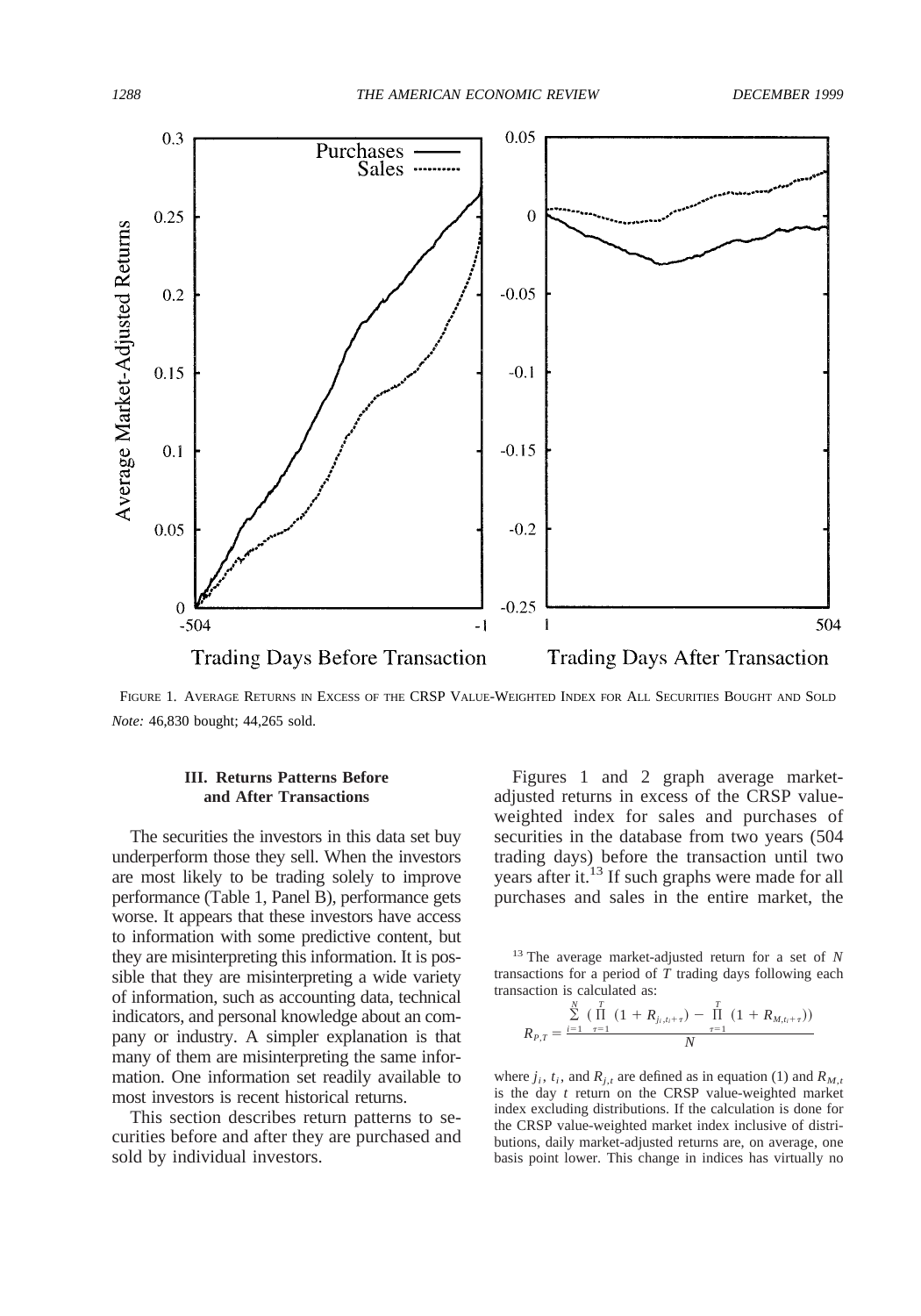

FIGURE 2. AVERAGE RETURNS IN EXCESS OF THE CRSP VALUE-WEIGHTED INDEX FOR SECURITIES BOUGHT AND SOLD BY THE 90 PERCENT OF INVESTORS WHO TRADED LEAST

*Note:* 20,870 bought; 20,803 sold.

paths for returns to sales and to purchases would coincide, since for every purchase there is a sale. The differences in these paths here reflect differences in returns to the securities that these traders in aggregate sold to and bought from the rest of the market.

Figure 1 graphs average market-adjusted returns for all purchases and all sales of securities in the data set for which daily returns are available from CRSP. On average these investors both buy and sell securities which have outperformed the market over the previous two years. This is consistent with the findings of Josef Lakonishok and Seymour Smidt (1986) and others that trading volume is positively correlated with price changes. The securities the investors buy have appreciated somewhat more than those they sell over the entire previous two years, while the securities they sell have appreciated more rapidly in the months preceding sales. Securities purchased underperform the market over the next year, while securities sold perform about as well as the market over the

next year. If there were no predictive information in the purchase or sale of a security, and if investors traded in a mix of securities representative of the market, we would expect securities to perform about as well as the market after being purchased or sold. If trading were concentrated in a particular segment of the market, such as small capitalization companies, we would expect that if there were no predictive value to a transaction these securities would perform about as well, relative to the market, as the segment of the market from which they were drawn.<sup>14</sup> In the overall sample the securities that were bought and sold are from about the same average size deciles (8.65 and 8.68). Nevertheless, securities purchased subsequently underperform those sold. The difference in average market-adjusted returns to purchases and sales is statistically significant at the three time horizons for which it is tested: 84, 252, and 504 trading days (Table 3).

As discussed at the end of the Section II,

effect on the market-adjusted returns of purchases and sales relative to each other.

<sup>&</sup>lt;sup>14</sup> The data analyzed in these graphs extends from 1985 through 1994. Barber and Lyon (1997) find that big firms outperformed small firms from 1984 to 1988 and that small firms outperformed big firms from 1989 to 1994.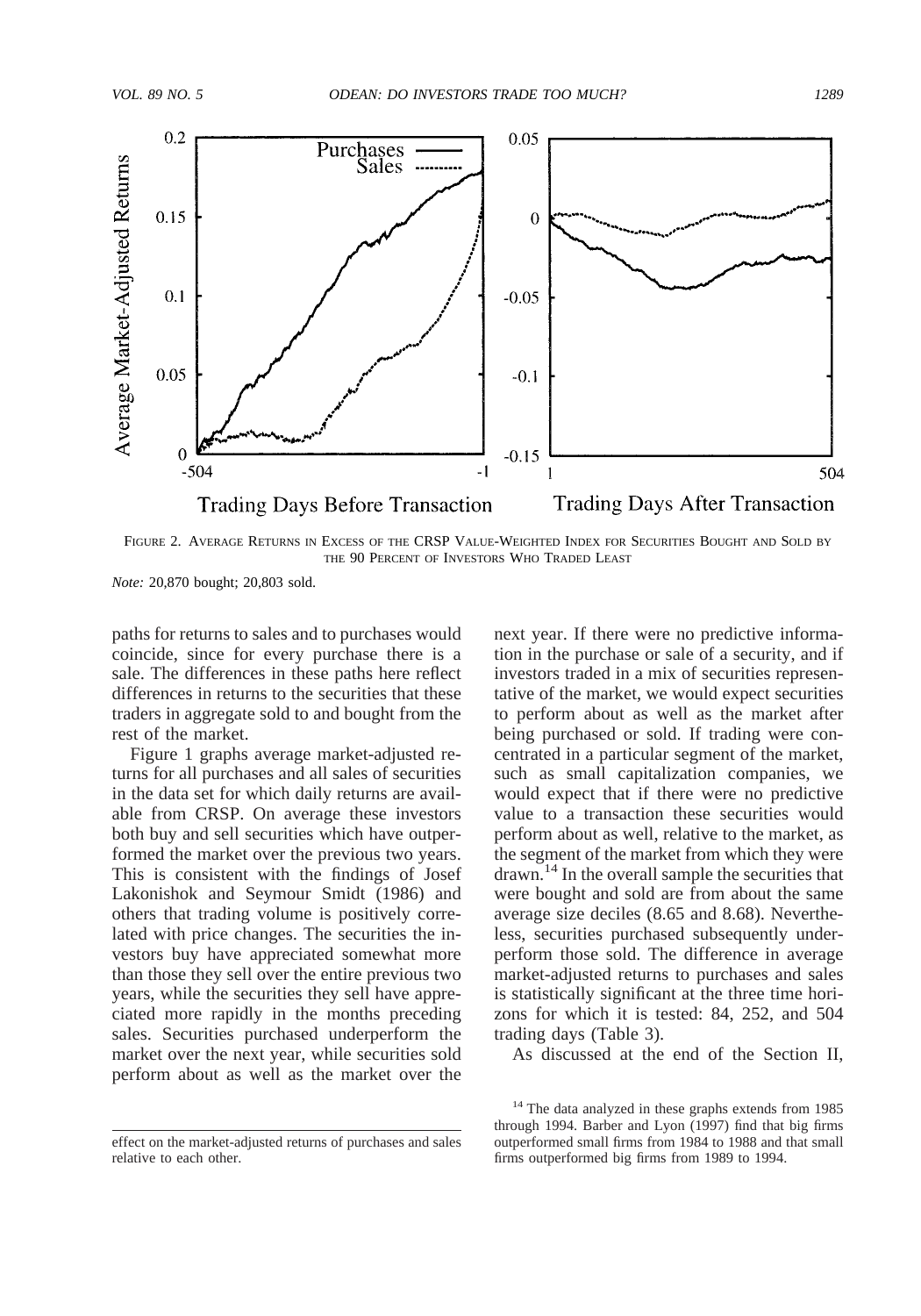subsection C, when securities are held only a short time between purchase and sale, the average returns to purchases and sales over longer horizons will tend to converge. Investors who trade most frequently tend to hold their positions for shorter periods than those who trade less. Active traders may also have shorter trading horizons and so looking at returns one to two years after a transaction may not be relevant for the most active traders. Concentrating on trades of the 90 percent of investors who trade the least accentuates, and facilitates identifying, differences in the returns patterns of securities purchased and sold. Figure 2 graphs average market-adjusted returns for the purchases and sales made by these investors. The differences in returns to purchases and sales is greater in Figure 2 than in Figure 1. Prior to the transaction, purchases have been rising steadily for two years; sales, on the other hand, only started rising a little over a year before the sale but have risen more rapidly in recent months. After a purchase the market-adjusted returns to securities fall over the next eight months or so, nearly as rapidly as they rose over the eight months prior to the purchase. The difference in marketadjusted returns to securities bought and to securities sold following the transactions are statistically significant for all three time horizons at which I have tested, 84, 252, and 504 trading days ( $p < 0.001$ ).

While investors buy and sell securities that have, on average, appreciated prior to purchase or sale, some of the securities they buy and sell have depreciated. The decision to buy or sell a previous winner may be motivated differently than the decision to buy or sell a previous loser. In Figures 3 and 4 the purchases and sales of the 90 percent of investors who trade least are partitioned into previous winners and losers. A security that had a positive raw return over the 126 trading days (six months) preceding a purchase or sale is classified as a previous winner. A security that had negative raw return over this period is a previous loser. Because of the selection criteria, market-adjusted returns are steep and nearly straight for both winners and losers during the evaluation period  $(-126 \text{ to } -1 \text{ trad}$ ing days).

In Figure 3 previous winners that are bought by the infrequent traders outperform the market by 60 percent over the entire two years preceding a purchase. They then underperform the market by about 5 percent over the next two years. Previous winners that are sold outperform the market by almost 40 percent over the 15 months before the sale; over the 24th to 16th month before the sale their return is similar to the market's. After the sale they outperform the market by 3 percent over the next two years. Using the tests described in Section II, subsection B, the differences in market-adjusted returns subsequent to transactions for previous winners sold and previous winners bought are statistically significant for time horizons at which I have tested, namely, 84 trading days  $(p = 0.002)$ , 252 trading days ( $p = 0.001$ ), and 504 trading days ( $p = 0.001$ ).

Figure 4 graphs average market-adjusted returns for previous losers that are bought and sold by the infrequent traders. Those that are bought rise, relative to the market, nearly 4 percent over the 24th to 18th month prior to a purchase; then they fall 28.5 percent. Securities sold rise about 1 percent (relative to the market) over the 24th to 19th month prior to the sale and then fall 24.5 percent. After being purchased previous losers continue to underperform the market by about 5.5 percent over the next year. They regain most of this loss in the next year. Previous losers which are sold outperform the market by 1 percent over the next three months. They then lose 5 percent more than the market over the next nine months and finally regain some of this loss. The difference in marketadjusted returns to previous losers bought and previous losers sold following the transactions are statistically significant for the first two time horizons at which I have tested, namely, 84 trading days ( $p = 0.001$ ), and 252 trading days  $(p = 0.003)$ . The difference is not statistically significant for 504 trading days.

In Figures 3 and 4 we see that both securities that previously outperformed the market and those that previously underperformed it, underperform it subsequent to being purchased. There is another class of securities, recent initial public offerings, that have neither previously outperformed or underperformed the market. Figure 5 graphs the average market-adjusted returns for a proxy for newly issued securities over the two years following a purchase. Purchases are included in this graph if the beginning date for the security's listing in the CRSP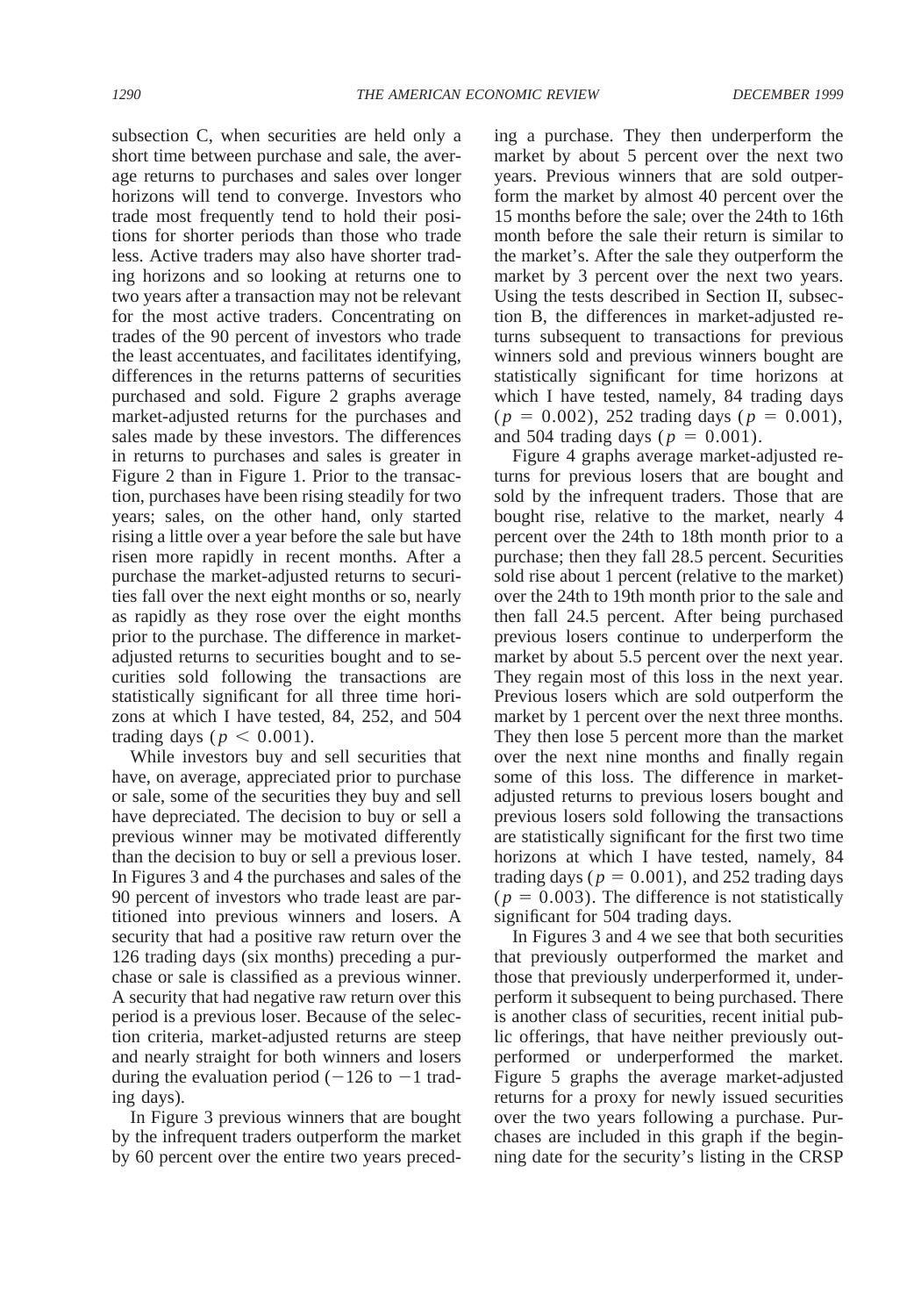

FIGURE 3. AVERAGE RETURNS IN EXCESS OF THE CRSP VALUE-WEIGHTED INDEX FOR SECURITIES BOUGHT AND SOLD BY THE 90 PERCENT OF INVESTORS WHO TRADED LEAST, FOR SECURITIES THAT HAD POSITIVE RAW RETURNS OVER THE 126 TRADING DAYS PRECEDING A PURCHASE OR A SALE

*Note:* 9,688 bought; 12,250 sold.

daily returns file is no more than five trading days prior the date of the purchase. This is not a perfect proxy for new issues, but it does give us some indication of how new issues perform after being purchased. When the trades of all investors are considered, 398 purchases meet this "new issue" criteria. Only 25 sales meet the criteria; because of this small sample size sales are not graphed. (If sales are graphed their return pattern is very similar to that of the purchases.) The "new issues" that the investors buy underperform the market by an average of about 25 percent over the 14 months following the purchase. They recover about half of this loss in the next ten months. The underperformance of the market by new issues noted here is consistent with, though more extreme than, Jay R. Ritter's (1991) and Tim Loughran and Ritter's

(1995) findings that after the first day's close initial public offerings tend to underperform the market. When compared to the empirical benchmark distribution the underperformance of these new issues is statistically significant ( $p <$ 0.05) over the 84-trading-day horizon. The underperformance is not statistically significant for the 252- and 504-trading-day horizons.

Figure 6 graphs average market-adjusted returns over the 20 trading days preceding a transaction for securities bought and sold by the 90 percent of investors who traded least. In this graph securities are classified as previous winners or losers on the basis of their raw returns over the period of 146 to 21 trading days (the seventh through the second month) preceding a purchase or a sale. The securities which investors sell rise sharply in the 20 days preceding a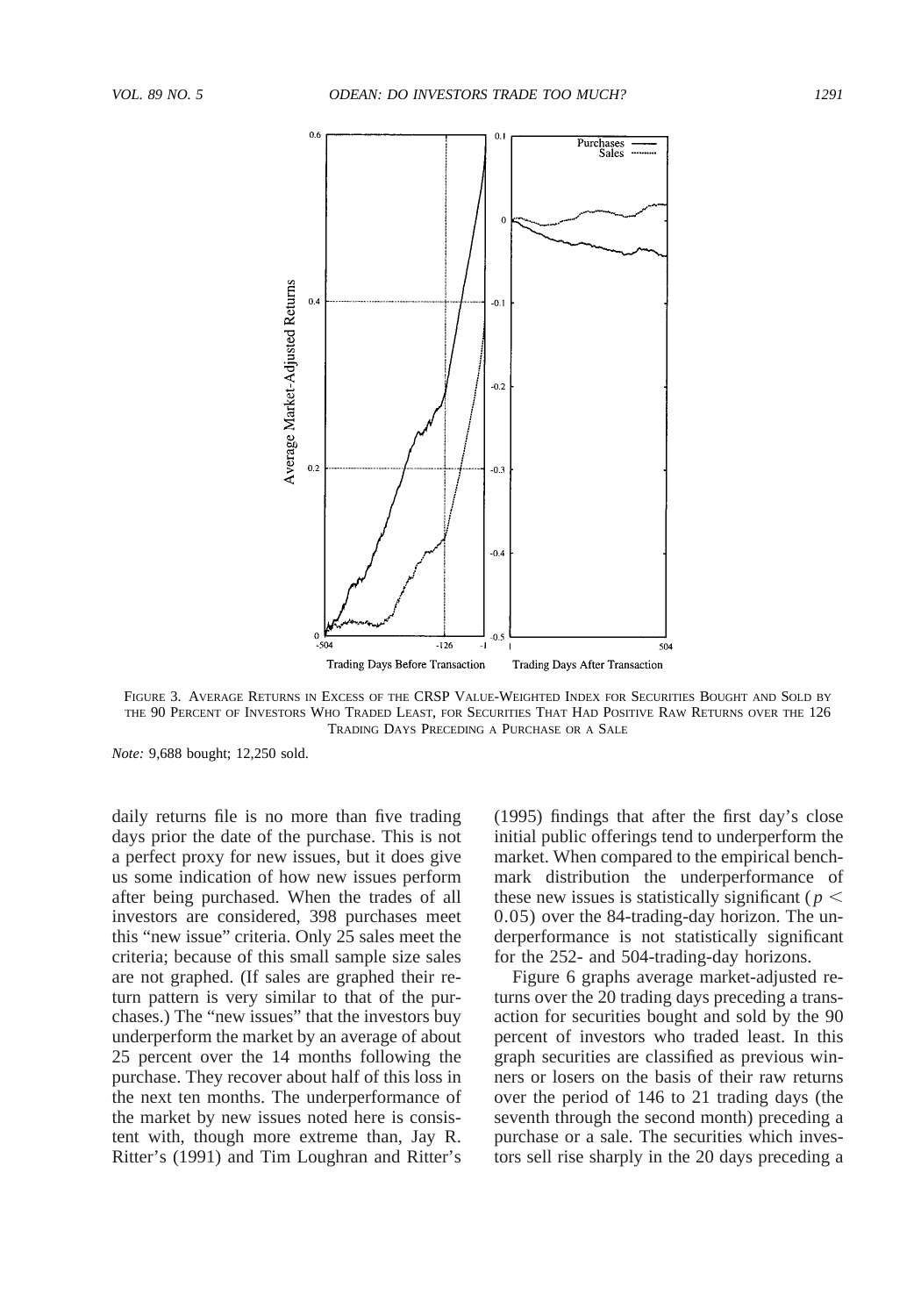

FIGURE 4. AVERAGE RETURNS IN EXCESS OF THE CRSP VALUE-WEIGHTED INDEX FOR SECURITIES BOUGHT AND SOLD BY THE 90 PERCENT OF INVESTORS WHO TRADED LEAST, FOR SECURITIES THAT HAD NEGATIVE RAW RETURNS OVER THE 126 TRADING DAYS PRECEDING A PURCHASE OR A SALE

*Note:* 8,971 bought; 6,602 sold.

sale; previously winning securities rise 4.1 percent and previous losers rise 2.8 percent. Previous winners that they buy also rise while losers they buy fall. When compared to the empirical benchmark distributions, the 20-trading-day market-adjusted returns for previous winners bought, previous winners sold, previous losers bought, and previous losers sold are all significantly different than  $0$  ( $p < 0.001$  in all four cases).

# **IV. Discussion**

The previous section identifies a number of regularities in the return patterns of securities before they are bought or sold by individual investors. These investors buy securities that have experienced greater absolute price changes over the previous two years than the ones they sell (Figures 3 and 4). They buy similar numbers of winners and losers, but they sell far more winners than losers (Figures 3 and 4). Investors sell securities which have risen sharply in the weeks prior to sale. This is true for securities that were previous winners and for previous losers (Figure 6).

I propose that, at least in part, these patterns can be explained quite simply. The buying patterns are caused by the large number of securities from which investors can choose to buy and by the tendency of investors to let their attention be directed towards securities that have experienced abnormally good or bad performance. The selling patterns result from investors' reluctance to sell short and from the disposition effect (i.e., investors' reluctance to realize losses).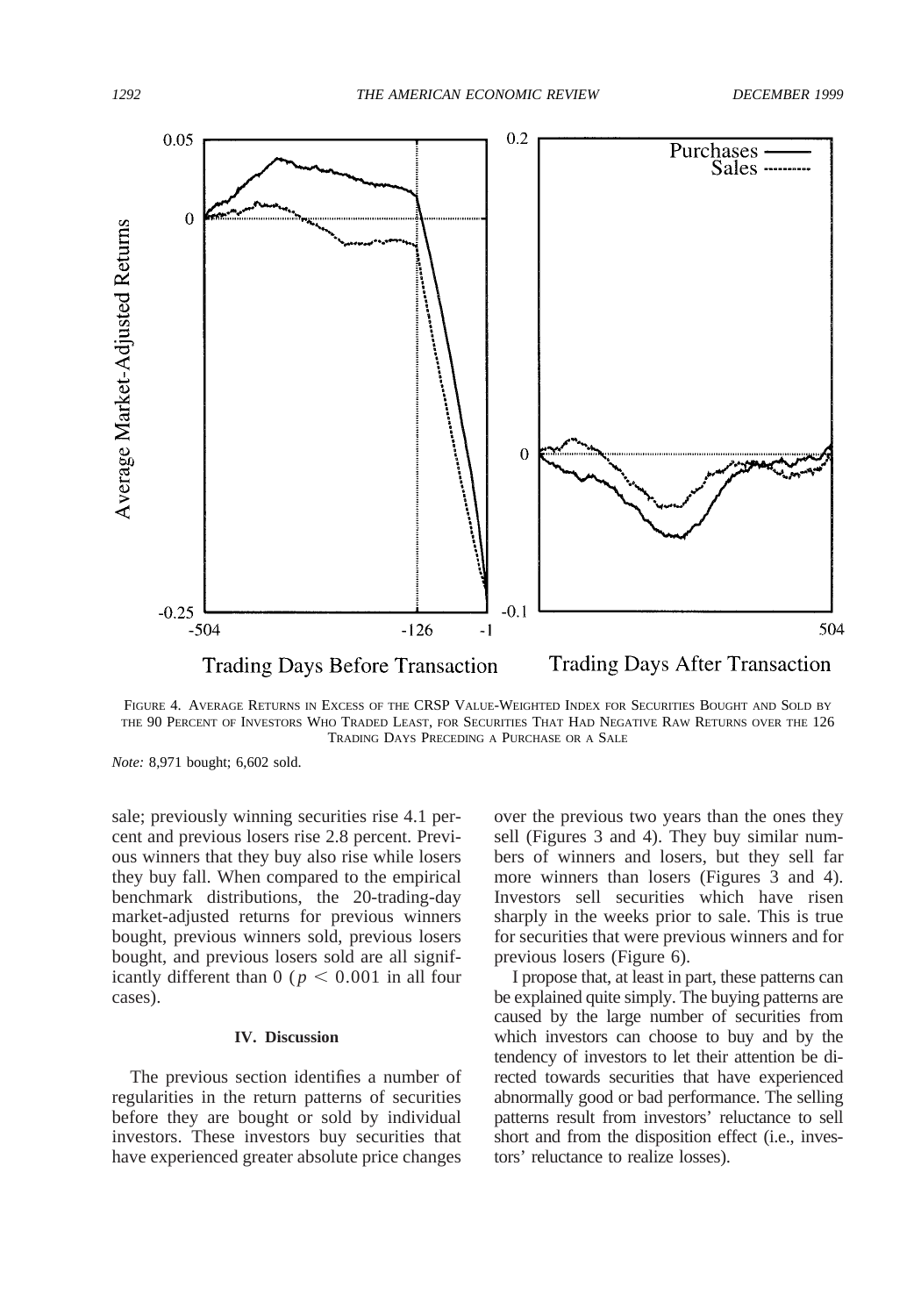

FIGURE 5. AVERAGE RETURNS IN EXCESS OF THE CRSP VALUE-WEIGHTED INDEX FOR SECURITIES BOUGHT THAT WERE ISSUED (LISTED ON CRSP) WITHIN FIVE DAYS PRIOR TO PURCHASE

*Note:* 398 bought.

In Section II, formal hypotheses are subjected to rigorous tests. In this section, conjectures are proposed to explain the return patterns described in Section III. These conjectures are not, however, tested.

Investors face a formidable challenge when looking for a security to buy. There are well over 10,000 securities to be considered. These investors do not have a retail broker available to suggest purchase prospects. While the search for potential purchases can be simplified by confining it to a subset of all securities (e.g., the S&P 500), even then the task of evaluating and comparing each security is beyond what most nonprofessionals are equipped to do. Unable to evaluate each security, investors are likely to consider purchasing securities to which their attention has been drawn. Investors may think about buying securities they have recently read about in the paper or heard about on the news. Securities that have performed unusually well or poorly are more likely to be



**Trading Days Before Transaction** 

FIGURE 6. AVERAGE RETURNS IN EXCESS OF THE CRSP VALUE-WEIGHTED INDEX OVER THE 20 DAYS PRECEDING A TRANSACTION FOR SECURITIES BOUGHT AND SOLD BY THE 90 PERCENT OF INVESTORS WHO TRADED LEAST

*Notes:* Previously profitable securities had positive raw returns over the period from 146 to 21 trading days preceding a purchase or a sale. Previously not profitable securities had negative raw returns over the same period. 26,434 previous winners sold. 17,078 previous losers sold. 26,133 previous winners bought. 18,964 previous losers bought.

discussed in the media, more likely to be considered by individual investors and, ultimately, more likely to be purchased.

Once their attention has been directed to potential purchases, investors vary in their propensity to buy previous winners or previous losers. The null hypothesis that the probability of buying previous winners (or losers) is the same for all investors in this data set can be rejected ( $p <$ 0.001) using a Monte Carlo test described in the Appendix. The separation between those who buy previous winners and those who buy previous losers is greatest for securities which have experienced large price changes.

It may be that those who buy previous winners believe that securities follow trends while those who buy previous losers believe they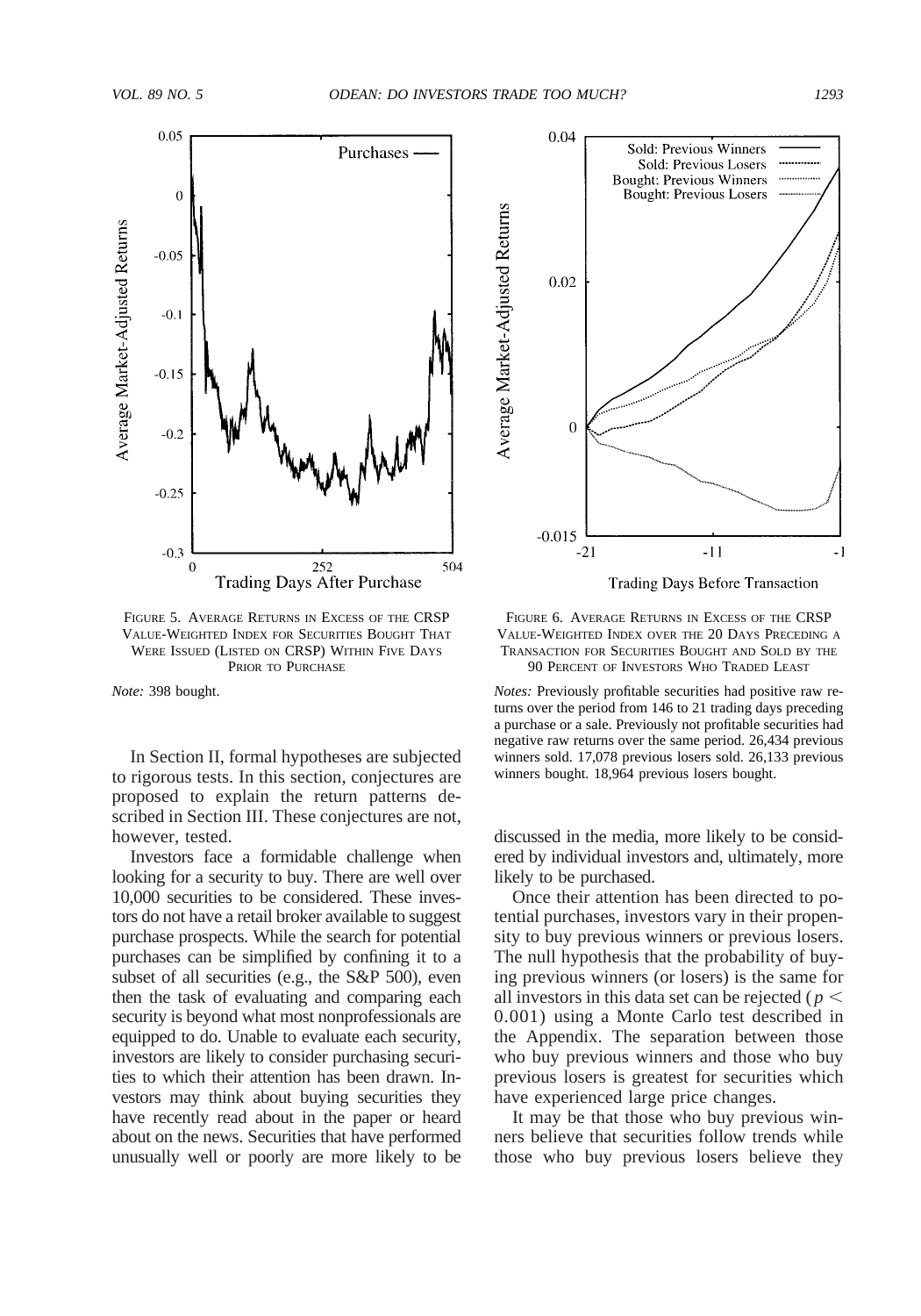revert. The investors who believe in trend may buy previous winners to which their attention has been directed, while those who believe in reversion buy previous losers to which their attention has been directed. If investors were as willing to sell securities short as to buy, we might expect them to actively sell as well as to actively buy securities to which their attention was directed. But mostly these investors do not sell short—less than 1 percent of the sales in this data set are short sales. The cost of shorting is high for small investors who usually receive none of the interest on the proceeds of the short sale. Furthermore short selling is not limited in liability and may be considered too risky by many investors.

While theoretical models of financial markets often treat buying and selling symmetrically, for most investors the decision to buy a security is quite different from the decision to sell. In the first place, the formidable search problem for purchases does not apply to sales. Since most investors do not sell short, those seeking a security to sell need only consider the ones they already own. This is usually a manageable handful—in this data set the average number of securities, including bonds, mutual funds, and options as well as stocks, per account is 3.6. Investors can carefully consider selling each security they own regardless of the attention given it in the media.

Though the search for securities to sell is far simpler, in other respects the decision to sell a security is more complex than the decision to buy. When choosing securities to buy, an investor only needs to form expectations about the future performance of those securities. When choosing securities to sell, the investor will consider past as well as future performance. If the investor is rational he will want to balance the advantages or disadvantages of any tax losses or gains he realizes from a sale against future returns he expects a security to earn. If an investor is psychologically motivated he may wish to avoid realizing losses and prefer to sell his winners. In Figures 3 and 4 investors sell nearly twice as many previous winners as previous losers. Using this same data set, Odean (1998b) shows that these investors strongly prefer to sell their winning investments and to hold on to their losing investment even though the winning investments they sell subsequently outperform the losers they continue to hold. Jeffrey Heisler (1997) and Chip Heath et al. (1999) find that investors display similar behavior when closing futures contracts and exercising employee stock options. This behavior is predicted by Hersh Shefrin and Meir Statman's disposition theory (1985) and, in more general terms, by Daniel Kahneman and Tversky's prospect theory (1979). It appears that for many investors the decision to sell a security is more influenced by what that security has done than by what it is likely to do.

Disposition theory predicts that investors will evaluate investments relative to a reference point or "break even" price. An investment sold for more than its reference point will be perceived as a gain. An investment sold for less will be perceived as a loss. Investors do not like to accept a loss so investments above the reference point are more likely to be sold than those below it. The reference point for an investment is sometimes assumed to be its purchase price. However for investments that have been held over a wide range of prices, purchase price may be only one determinant of the reference point. For example, a homeowner who bought his house for \$100,000 just before a real-estate boom, and had the house appraised for \$200,000 after the boom, may no longer feel he is "breaking even" if he sells his house for \$100,000. Alternatively, suppose an investor buys a security at \$20 a share. The share price falls over a few months to about \$10 where it stays for the next year. If the share price then starts to rise rapidly, the investor may happily choose to sell for much less than \$20, because his reference point has fallen below the original purchase price.

Suppose that reference points are moving averages (with some weighting function) of past prices.<sup>15</sup> When securities appreciate quickly they gain relative to their moving averages. A security that has lost value in recent months will probably be below its reference point. If the security rises rapidly over a few weeks, it might pass its reference point and thus become a candidate for a sale.

<sup>&</sup>lt;sup>15</sup> Heath et al. (1998) find that the decision to exercise employee security options is a function maximum price of the underlying security over the previous year.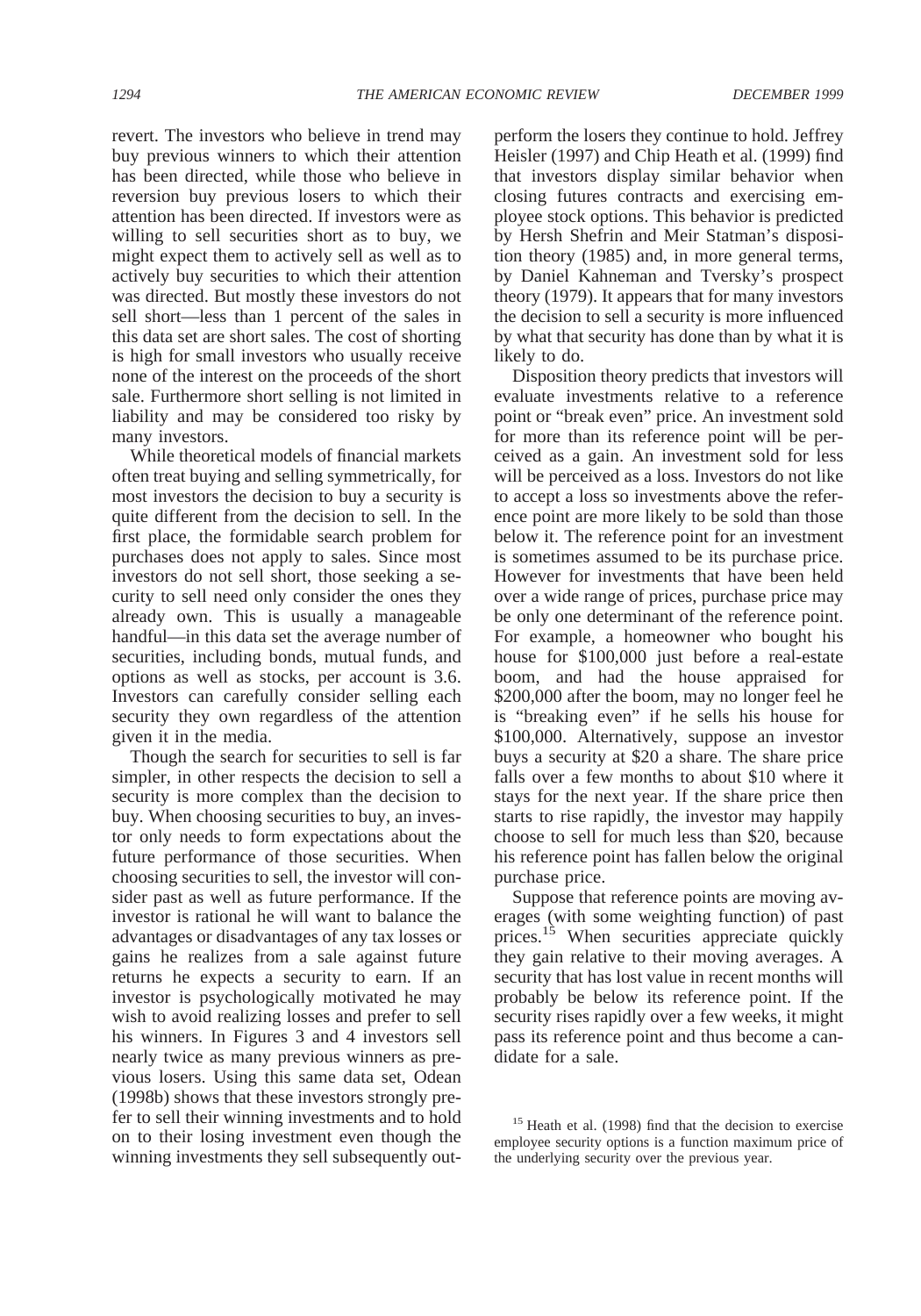Attention focusing, the disposition effect, and the reluctance to sell short explain some of the security return patterns noted in Figures 1–6. These are patterns that precede sales and purchases. They are indications of the trading practices and preferences of investors. It is useful to understand these patterns, but it is not surprising that they exist. The patterns that are surprising to find are those that follow purchases and sales. These patterns indicate that these investors are informed but misuse their information. In Figures 1 and 2 the securities investors buy underperform those they sell. When these trades are partitioned into purchases and sales of previous winners (Figure 3), the previous winners investors buy underperform those they sell. These winners have been outperforming the market for at least two years prior to being purchased. After purchase they underperform the market.

It is possible that the return pattern for previous winners is caused by investors who buy at the top of a momentum cycle. Narasimhan Jegadeesh and Sheridan Titman (1993) document momentum patterns in security returns. They sort securities into those which have performed well or poorly during six-month formation periods. In the subsequent year the securities that previously did well continue to outperform those that previously did poorly. After one year these trends reverse somewhat. John R. Nofsinger and Richard W. Sias (1999) find that the reversals are mostly confined to securities with high percentages of individual investor ownership. If the rise of momentum securities is, in part, driven by the purchases of "momentum traders," then, when the last momentum trader has taken his position, the rise may stall. If momentum traders have pushed price beyond underlying value then the price is likely to fall when new information becomes available. Individual investors who follow momentum strategies may be among the last momentum traders to buy these securities and among the first to suffer losses when trends reverse. Some of the underperformance of securities these investors buy relative to those they sell may be due to mistiming of momentum cycles.

The same reasoning would not necessarily apply on the down side. Investors who follow momentum strategies might not sell securities that have fallen simply because they do not already own these securities and they do not like

to sell short. If they do own securities that have fallen they may choose not to sell them because of disposition effects (i.e., they do not like to realize losses).

These explanations for the return patterns found in these data are speculations. Further research is needed to understand why individual investors choose the securities they choose and why they choose so poorly.

Whenever it is suggested that investors behave suboptimally the question arises: "why don't they learn?" It is possible that they do learn, but slowly. Equity markets are noisy places to learn. Most of the inferences drawn in this paper could not be made with the sample sizes available to most investors. It is likely that many investors never make the sort of evaluative comparisons made here. They do not, for example, routinely look up the performance of a security they sold several months ago and compare it to the performance of a security they bought in its stead. The disposition effect, too, may slow learning. Investors tend to sell winning investments and hold on to losers. If they weigh realized gains more heavily than "paper" losses when evaluating their personal performance, they may feel they are doing better than they are. During the seven years covered by the data, 55 percent of the original accounts drop out of the sample. About half of these drop in the first year, perhaps as a response to the market crash of October 1987. While there are many reasons to close an account, some investors may have closed their accounts because they did learn that they were not as good at picking securities as they had anticipated.

In aggregate the investors in this study make trading choices which lead to below-market returns. This does not mean these investors lose money. 1987 through 1993 were good years to be in the stock market and most of these investors are probably happy that they were.

The discount brokerage customers in this study make some poor trading choices. Other groups of traders make bad choices as well. Jensen (1968), Lakonishok et al. (1992), and Burton G. Malkiel (1995) show that active money managers underperform relevant market indices. While this may indicate poor judgment, agency considerations could also motivate active managers to make choices they would not otherwise make. Investors with discount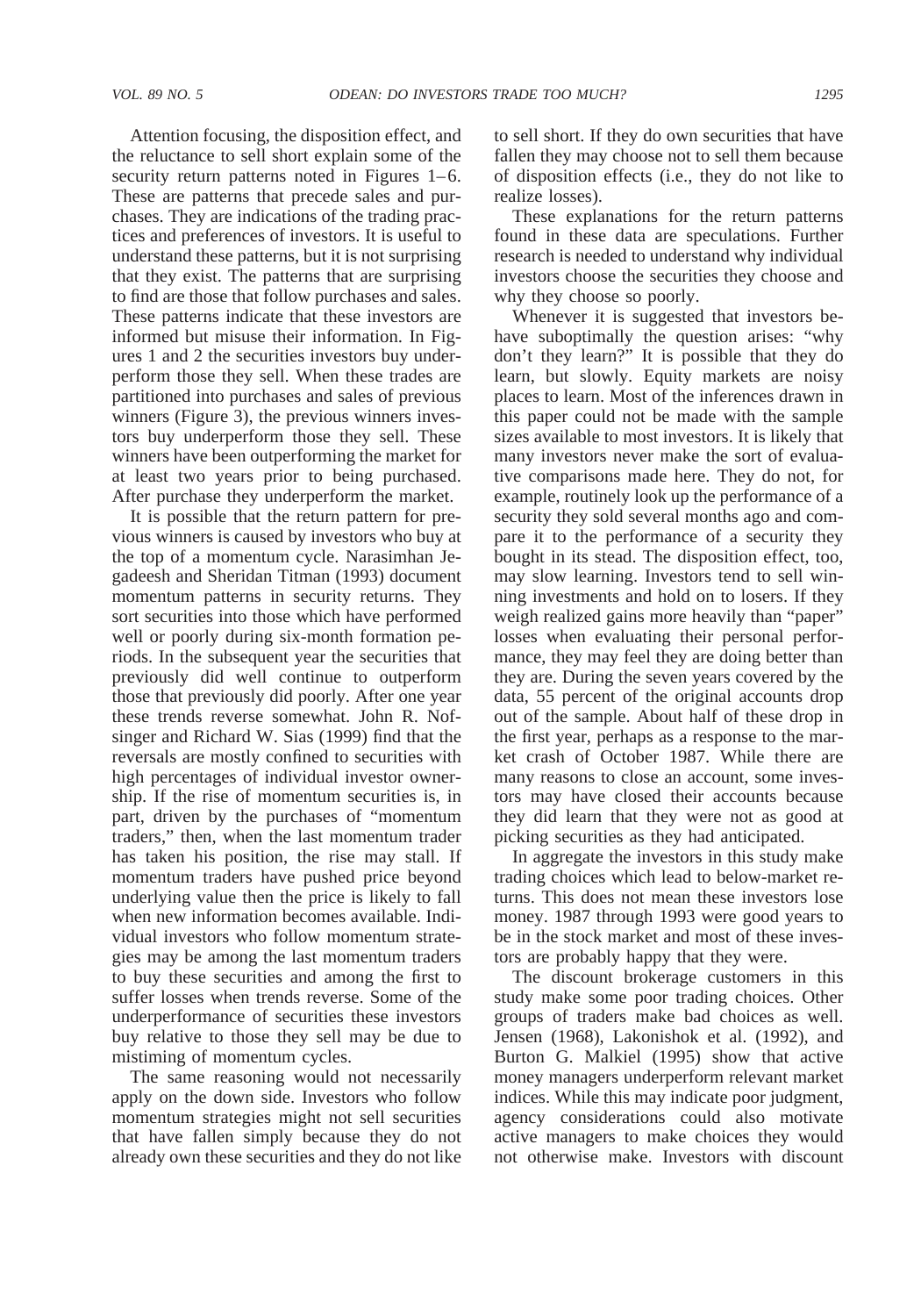brokerage accounts are studied in this paper for two reasons. First, a discount brokerage firm was generous enough to make the data available. Second, discount customers trade mostly for themselves and without agency concerns; they are therefore well suited for testing behavioral theories of finance. It would be instructive to repeat this study for other groups of traders.

This is a study of the trading of individual investors with discount brokerage accounts. What effect, if any, the trading of these investors will have on market prices will also depend on the trading of other market participants who may follow very different trading practices.

#### **V. Conclusion**

This paper takes a first step towards demonstrating that overall trading volume in equity markets is excessive by showing that it is excessive for a particular group of investors: those with discount brokerage accounts. These investors trade excessively in the sense that their returns are, on average, reduced through trading. Even after eliminating most trades that might be motivated by liquidity demands, taxloss selling, portfolio rebalancing, or a move to lower-risk securities, trading still lowers returns. I test the hypothesis that investors trade excessively because they are overconfident. Overconfident investors may trade even when their expected gains through trading are not enough to offset trading costs. In fact, even when trading costs are ignored, these investors actually lower their returns through trading. This result is more extreme than is predicted by overconfidence alone.

I examine return patterns before and after the purchases and sales made by these investors. The investors tend to buy securities that have risen or fallen more over the previous six months than the securities they sell. They sell securities that have, on average, risen rapidly in recent weeks. And they sell far more previous winners than losers. I suggest that these patterns can be explained by the difficulty of evaluating the large number of securities available for investors to buy, by investors' tendency to let their attention be directed by outside sources such as the financial media, by the disposition effect, and by investors' reluctance to sell short. Return patterns after purchases and sales are

more difficult to understand. It is possible that some of these investors are among the last buyers to contribute to the rise of overvalued momentum securities and are among the first to suffer losses when these securities decline. What is more certain is that these investors do have useful information which they are somehow misinterpreting.

#### **APPENDIX**

I use a Monte Carlo simulation to test the hypothesis that investors vary in their propensity to buy previous winners and previous losers. Two test statistics are employed: the proportion of accounts buying only previous winners or only previous losers, and the average of  $|N_w - N_l|$  where  $N_w$  and  $N_l$  are the number of previous winners and previous losers purchased in an account. These two statistics are first calculated from the data and then simulated under the null hypothesis that each investor has the same probability of buying a previous winner as every other investor. For the simulation the probability of buying a previous winner is set to be the empirically observed ratio of previous winners bought to previous winners plus previous losers bought. Observations are taken only from accounts with more than one purchase of a previous winner or previous loser. For each account the same number of simulated purchases are generated as are observed in the sample. Each simulated purchase is drawn as either a previous winner or previous loser. When simulated purchases have been drawn for each account the two test statistics are calculated. This process is repeated 1,000 times and for each test statistic the 1,000 observations constitute a simulated distribution. When previous winners (losers) are simply defined to be securities which had a positive (negative) return over the six months prior to purchase (as in Figures 3 and 4), the average number of purchases per account is 8.4. The fraction of accounts buying only previous winners or previous losers is 0.265, while in the 1,000 simulations the largest fraction of accounts buying only previous winners or previous losers is 0.252. In the actual data  $|N_w - N_l|$  is 3.6 while in the 1,000 simulations the largest value of  $|N_w - N_l|$  is 2.6. Using either statistic we can reject the null hypothesis that each investor has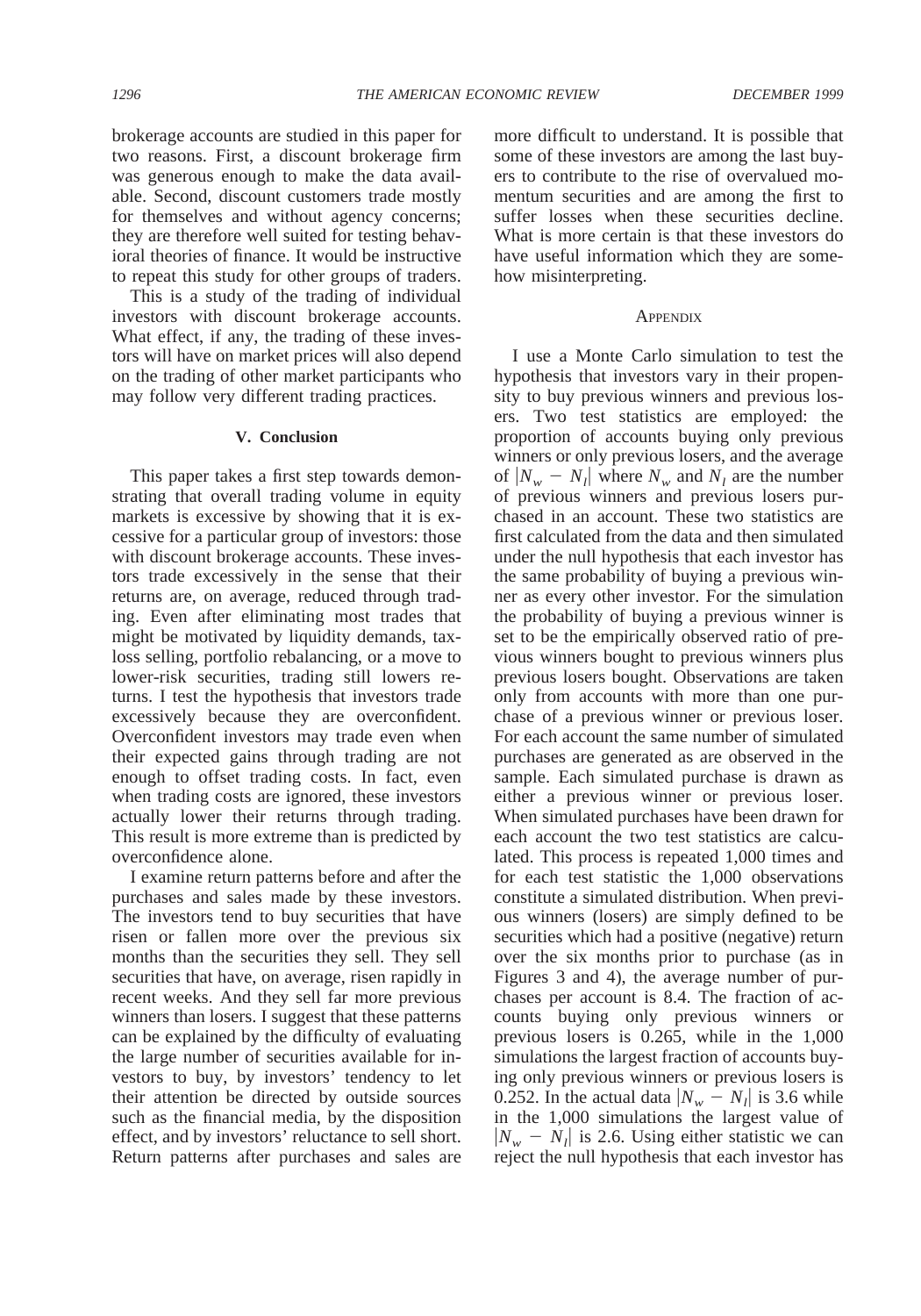the same propensity for buying winners and losers ( $p < 0.001$ ). If big winners are defined to be securities that returned 60 percent or more in the previous six months (about the average in Figure 3) and big losers are those that returned  $-40$  percent or less (about the average in Figure 4), then of the 1,197 investors who bought more than one big winner or big loser (4.5 such purchases on average), 555 bought only big winners or only big losers. In 1,000 simulations based on the assumption that all investors had the same probability as each other for buying big winners (or big losers), at most 457 bought only winners or only losers. The null hypothesis that each investor has the same propensity for buying big winners and big losers can be rejected ( $p < 0.001$ ).

# **REFERENCES**

- **Alpert, Marc and Raiffa, Howard.** "A Progress Report on the Training of Probability Assessors," in Daniel Kahneman, Paul Slovic, and Amos Tversky, eds., *Judgment under uncertainty: Heuristics and biases*. Cambridge: Cambridge University Press, 1982, pp. 294– 305.
- **Badrinath, S. G. and Lewellen, Wilbur G.** "Evidence on Tax-Motivated Securities Trading Behavior." *Journal of Finance*, March 1991, *46*(1), pp. 369–82.
- **Barber, Brad M. and Lyon, John D.** "Firm Size, Book-to-Market Ratio, and Security Returns: A Holdout Sample of Financial Firms." *Journal of Finance*, June 1997, *52*(2), pp. 875–83.
- **Barber, Brad M.; Lyon, John D. and Tsai, Chih-Ling.** "Holding Size While Improving Power in Tests of Long-Run Abnormal Stock Returns." *Journal of Finance*, February 1999, *54*(1), pp. 165–202.
- **Barber, Brad M. and Odean, Terrance.** "Trading Is Hazardous to Your Wealth: The Common Stock Investment Performance of Individual Investors." *Journal of Finance*, 1999a (forthcoming).
- **.** "Boys Will Be Boys: Gender, Overconfidence, and Common Stock Investment." Working paper, University of California, Davis, 1999b.
- **Benartzi, Schlomo and Thaler, Richard H.** "Myopic Loss Aversion and the Equity Premium Puzzle." *Quarterly Journal of Economics*,

February 1995, *110*(1), pp. 73–92.

- **Benos, Alexandros V.** "Aggressiveness and Survival of Overconfident Traders." *Journal of Financial Markets*, October 1998, *1*(3–4), pp. 353–83.
- **Brock, William; Lakonishok, Josef and LeBaron, Blake.** "Simple Technical Trading Rules and the Stochastic Properties of Stock Returns." *Journal of Finance*, December 1992, *47*(5), pp. 1731–64.
- Caballé, Jordi and Sákovics, József. "Overconfident Speculation with Imperfect Competition." Working paper, Universitat Autnoma de Barcelona, Spain, 1998.
- **Carhart, Mark M.** "On Persistence in Mutual Fund Performance." *Journal of Finance*, March 1997, *52*(1), pp. 57–82.
- **Daniel, Kent; Hirshleifer, David and Subrahmanyam, Avanidhar.** "Investor Psychology and Security Market Under- and Overreactions." *Journal of Finance*, December 1998, *53*(6), pp. 1839–86.
- **De Long, J. Bradford; Shleifer, Andrei; Summers, Lawrence H. and Waldmann, Robert J.** "The Survival of Noise Traders in Financial Markets." *Journal of Business*, January 1991, *64*(1), pp. 1–19.
- **Dow, James and Gorton, Gary.** "Noise Trading, Delegated Portfolio Management, and Economic Welfare." *Journal of Political Economy*, October 1997, *105*(5), pp. 1024–50.
- **Fama, Eugene F. and French, Kenneth R.** "Common Risk Factors in the Returns on Stocks and Bonds." *Journal of Financial Economics*, February 1993, *33*(1), pp. 3–56.
- **Fischhoff, Baruch; Slovic, Paul and Lichtenstein, Sarah.** "Knowing with Certainty: The Appropriateness of Extreme Confidence." *Journal of Experimental Psychology*, November 1997, *3*(4), pp. 552–64.
- **Frank, Jerome D.** "Some Psychological Determinants of the Level of Aspiration." *American Journal of Psychology*, April 1935, *47*(2), pp. 285–93.
- **Gervais, Simon and Odean, Terrance.** "Learning to Be Overconfident." Working paper, University of Pennsylvania, 1999.
- **Griffin, Dale and Tversky, Amos.** "The Weighing of Evidence and the Determinants of Confidence." *Cognitive Psychology*, July 1992, *24*(3), pp. 411–35.
- **Grossman, Sanford J. and Stiglitz, Joseph E.** "On the Impossibility of Informationally Efficient